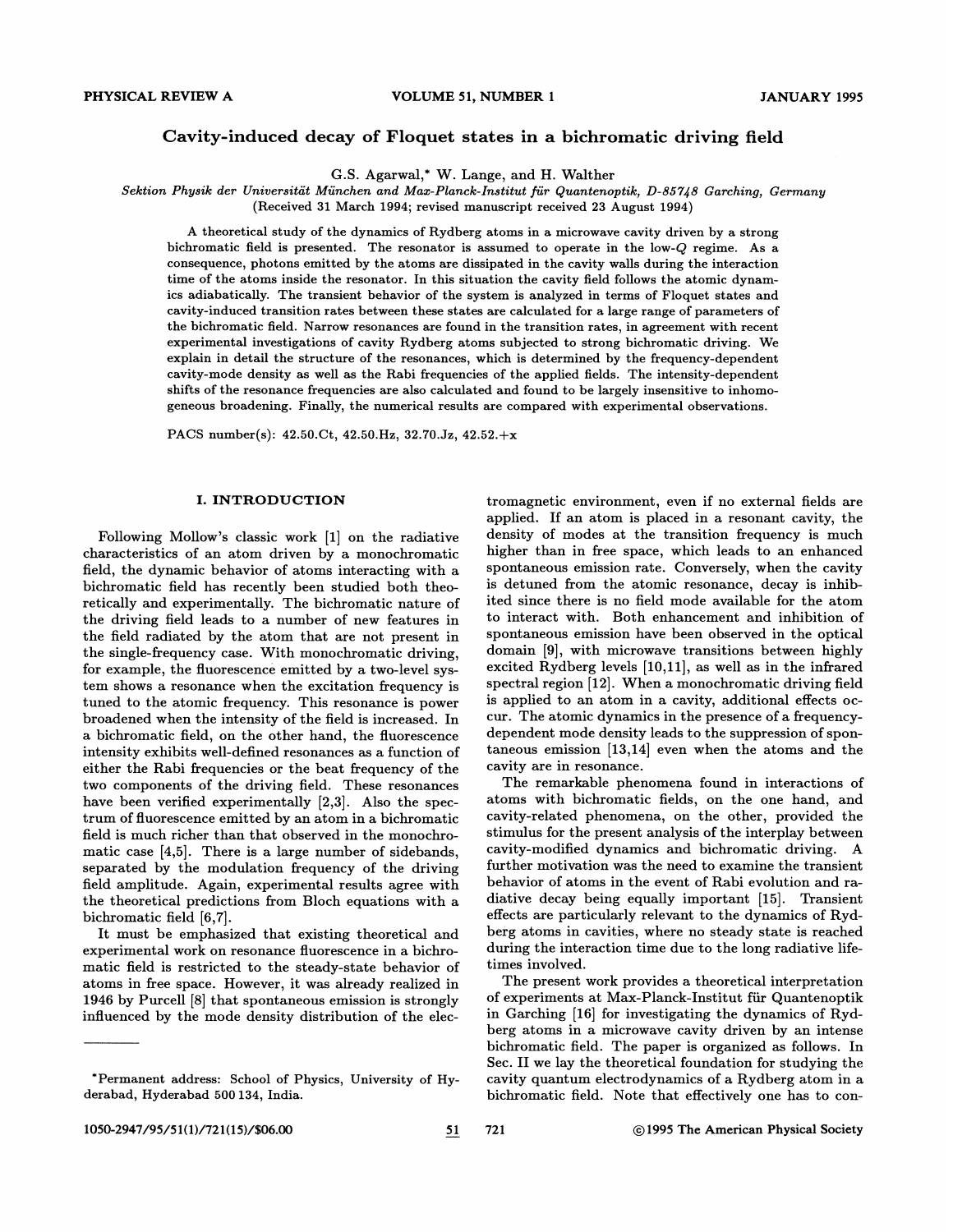sider the interaction of atoms with fields of frequencies  $\omega_1, \omega_2$ , corresponding to the two injected fields, and the cavity field at  $\omega_c$ . The strong driving fields are described as classical fields, while the cavity mode has to be treated quantum mechanically. We take into account effects due to the finite cavity Q factor and temperature of the cavity walls. In this paper we only consider the limiting case of a low-Q cavity, which allows us to eliminate the cavity variables adiabatically. The periodicity of the problem makes it advantageous to analyze the system in terms of Floquet states of the atom. In Sec. III cavity-induced transition rates between the Floquet levels are calculated from the master equation. In Sec. IV we present numerical results. The origin of the resonances observed experimentally is discussed in detail. They arise from the combined effect of the dipole matrix element of transitions between Floquet states and the resonant structure of the cavity mode. Avoided crossings between the Floquet levels play a dominant role in determining the nature of the observed resonances. To obtain a realistic model of the experiment, we also include the effects of inhomogeneous broadening of the atomic line. Finally, in Sec. V the most important numerical results are compared with the experimental findings.

# II. BASIC EQUATIONS FOR THE ATOMIC DYNAMICS IN A CAVITY UNDER INTENSE BICHROMATIC DRIVING

We consider a two-level atom with a transition frequency  $\omega_0$  which is coupled to a single-mode cavity of frequency  $\omega_c$ . The cavity is driven by a bichromatic field with frequency components  $\omega_1$  and  $\omega_2$  and amplitudes  $E_1$  and  $E_2$ . The detunings of the injected fields relative to the atomic levels are sketched in Fig. 1. The Hamiltonian for the interaction of the atom, the cavity mode, and external fields can be written as

$$
H = \hbar\omega_0 S^z + \hbar\omega_c a^\dagger a + \hbar g \left( S^+ a + S^- a^\dagger \right)
$$
  
+ 
$$
\hbar (a E_1^* e^{i\omega_1 t} + a^\dagger E_1 e^{-i\omega_1 t}
$$
  
+ 
$$
a E_2^* e^{i\omega_2 t} + a^\dagger E_2 e^{-i\omega_2 t} ). \tag{2.1}
$$

The annihilation and creation operators a and  $a^{\dagger}$  are associated with the cavity mode and the spin- $\frac{1}{2}$  angular momentum operators  $S^{\pm}$  and  $S^z$  provide a description of the two-level atom. The Hamiltonian (2.1) has to be



FIG. 1. Scheme of the unperturbed atomic states and the frequencies characterizing the system. The theoretical analysis uses the frame rotating at the average driving frequency  $\omega_l$ . Experimental spectra are taken by scanning  $\omega_1$  across the cavity frequency  $\omega_c$  (shaded region) while keeping  $\omega_2$  fixed.

supplemented to include the relaxation of the cavity with quality factor  $Q$  at a finite temperature  $T$ . The master equation describing dissipation in the combined system of atom and cavity field is

$$
\frac{d\rho}{dt} = -\frac{i}{\hbar}[H,\rho] + \mathcal{L}\rho,
$$
  
\n
$$
\mathcal{L}\rho = -\kappa(1+\bar{n}) \left( a^{\dagger}a\rho - 2a\rho a^{\dagger} + \rho a^{\dagger}a \right)
$$
  
\n
$$
-\kappa\bar{n} \left( a a^{\dagger}\rho - 2a^{\dagger}\rho a + \rho a a^{\dagger} \right).
$$
 (2.2)

Here  $\kappa = \omega_c / 2Q$  is the cavity field damping rate and  $\bar{n}$ is the mean thermal photon number in the cavity.

It is advantageous to transform Eq. (2.2) to a representation in which the two components of the driving field couple directly to the atom. This leaves the cavity mode with only a small average occupation of  $\bar{n}$  thermal photons. We introduce the unitary displacement operator

$$
D(\lambda) = \exp\left(\lambda a^{\dagger} - \lambda^* a\right), \qquad (2.3)
$$

where  $\lambda$  is defined as

$$
\lambda = \sum_{k=1,2} \frac{E_k e^{-i\omega_k t}}{i\kappa - \omega_c + \omega_k}.
$$
 (2.4)

We can now set up the master equation for the transformed density matrix

$$
\rho' = D^{\dagger}(\lambda)\rho D(\lambda), \qquad (2.5)
$$

which can be written as

$$
\frac{d\rho'}{dt} = -\frac{i}{\hbar}[H',\rho'] + \mathcal{L}\rho' \tag{2.6}
$$

if we define the Hamiltonian in the new picture as

$$
H' = \hbar\omega_0 S^z + \hbar\omega_c a^\dagger a + \hbar g \left( S^+ a + S^- a^\dagger \right)
$$
  
+ 
$$
\frac{\hbar}{2} \left( \Omega_1 S^+ e^{-i\omega_1 t} + \Omega_2 S^+ e^{-i\omega_2 t} + \text{H.c.} \right). \tag{2.7}
$$

The complex Rabi frequencies  $\Omega_1$  and  $\Omega_2$  are related to the applied field amplitudes by

$$
\Omega_k = -i \frac{2gE_k}{\kappa + i(\omega_c - \omega_k)}, \qquad k = 1, 2. \tag{2.8}
$$

For a resonant driving field  $\omega_k = \omega_c$ , the intracavity Rabi frequency reaches its largest modulus

$$
\Omega_k^0 = \frac{2gE_k}{\kappa}, \qquad k = 1, 2. \tag{2.9}
$$

The driving term in the Hamiltonian  $H'$  is periodic in time, the modulation frequency being  $2\nu = \omega_2 - \omega_1$ . Even though no stationary eigenstates of  $H'$  exist, applying Floquet's theorem [17] allows solutions of the Schrodinger equation to be expanded in a series of terms oscillating at harmonics of frequency  $\nu$ . The associated energy levels are called Floquet levels or quasienergy levels. As they constitute a natural basis for the treatment of bichromatic interactions, the system will be analyzed in terms of Floquet states of  $H'$ . We are mainly interested in the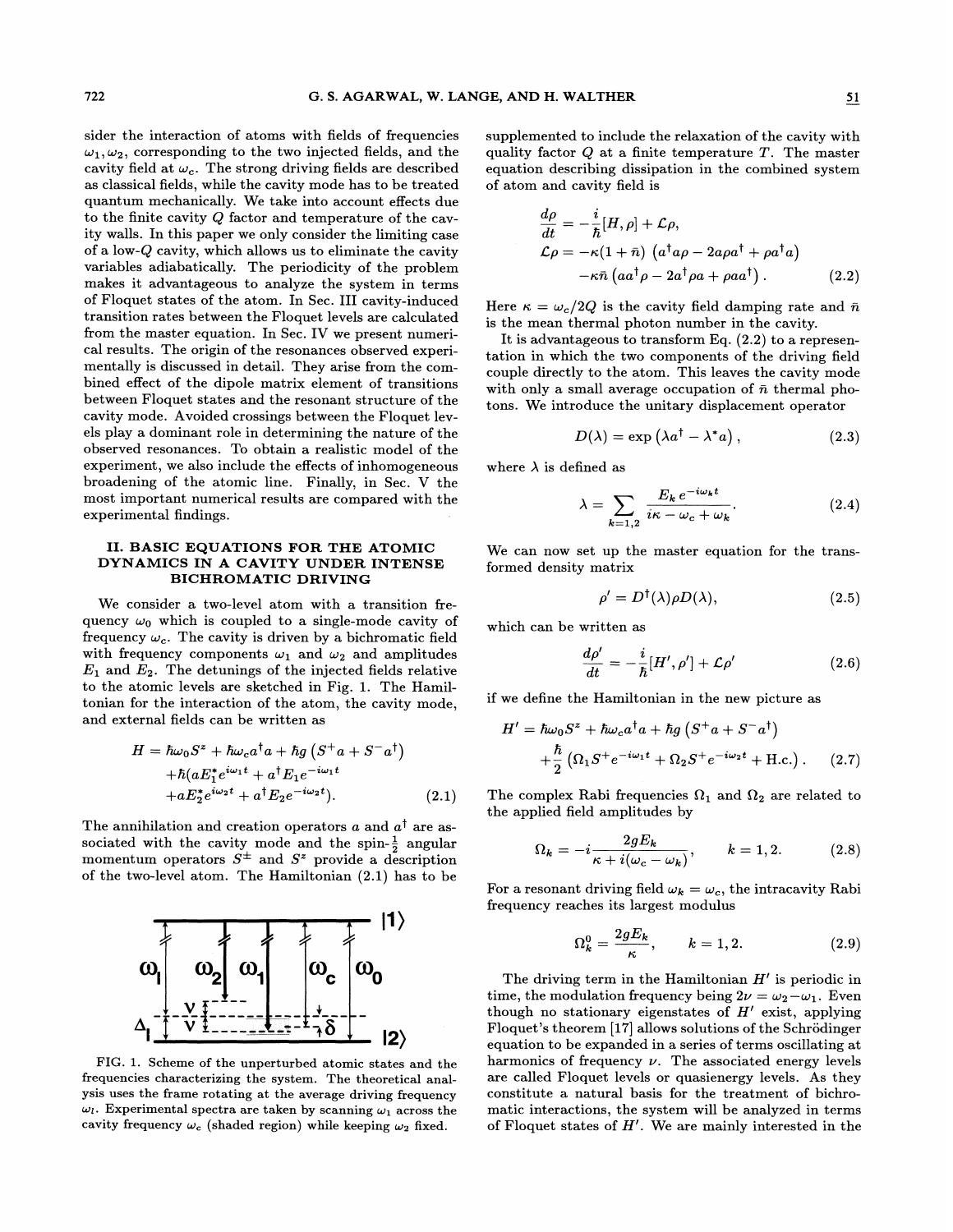change of atomic inversion in the Floquet basis, since this is the quantity monitored in the Rydberg atom experiment of Lange, Walther, and Agarwal [16]. It is assumed that the atoms enter the cavity adiabatically, so that Landau-Zener-type transitions between the Floquet states during entry and exit can be neglected. In this case the principal source of decay of atomic inversion are cavity-induced transitions among the Floquet states. In the transient regime we consider, the relevant quantity is the rate at which these transitions occur.

#### A. Floquet basis

First we consider the Hamiltonian  $H_0$  in the absence of the cavity field:

$$
H_0 = \hbar\omega_0 S^z + \frac{\hbar}{2} \left( \Omega_1 S^+ e^{-i\omega_1 t} + \Omega_2 S^+ e^{-i\omega_2 t} + \text{H.c.} \right). \tag{2.10}
$$

We will work in a frame rotating at the average driving field frequency

$$
\omega_l = \frac{\omega_1 + \omega_2}{2}.\tag{2.11}
$$

The effective Hamiltonian in the rotating frame is

$$
H_e = \hbar \Delta_l S^z + \frac{\hbar}{2} \left[ S^+ (\Omega_1 e^{i\nu t} + \Omega_2 e^{-i\nu t}) + \text{H.c.} \right], \quad (2.12)
$$

where  $\Delta_l = \omega_0 - \omega_l$ . The unperturbed states of the atom with energies  $\hbar\omega_0/2$  and  $-\hbar\omega_0/2$  are denoted as  $|1\rangle$ and l2), respectively. Making use of the periodicity of  $H_e(t)$ , we apply Floquet's theorem [17,18] to solve the Schrödinger equation

$$
i\hbar \frac{\partial}{\partial t} |\Psi(t)\rangle = H_e(t) |\Psi(t)\rangle.
$$
 (2.13)

Solutions of Eq. (2.13) are the so-called quasienergy wave functions  $|\Psi(t)\rangle$ , defined by the series expansion

$$
|\psi(t)\rangle = e^{-iEt} \sum_{n=-\infty}^{\infty} (\alpha_{1n}|1\rangle + \alpha_{2n}|2\rangle) e^{-in\nu t}.
$$
 (2.14)

The eigenvalues E and the eigenvector components  $\alpha_{in}$ are determined by inserting expansion (2.14) into (2.13), yielding the recurrence relations

$$
\left(E + n\nu - \frac{\Delta_l}{2}\right)\alpha_{1n} = \alpha_{2,n-1}\frac{\Omega_2}{2} + \alpha_{2,n+1}\frac{\Omega_1}{2},
$$
\n
$$
\left(E + n\nu + \frac{\Delta_l}{2}\right)\alpha_{2n} = \alpha_{1,n-1}\frac{\Omega_1^*}{2} + \alpha_{1,n+1}\frac{\Omega_2^*}{2}.
$$
\n(2.15)

These are then solved by standard continued fraction  $\sigma(t) = \text{Tr}_{\text{cavity}} \tilde{\rho}'(t)$ . (2.25)<br>methods [19,20]. It should be noted that

$$
\sum_{n} (\alpha_{1,p+n}^{*} \alpha_{1n} + \alpha_{2n}^{*} \alpha_{2,p+n}) = \delta_{p0}.
$$
 (2.16)

This follows from our choice of the energies of the unperturbed states and the normalization  $\langle \psi | \psi \rangle = 1$ . Note further that if E is an eigenvalue,  $\pm E + n\nu$  is also an eigenvalue. It is therefore sufficient to calculate the lowest positive eigenvalue, which we will call  $\epsilon$ . From the periodicity of the quasienergies it follows that  $2\epsilon < \nu$ .

We now make a specific choice of the basis states for determining cavity-induced transition rates. We use the two adjacent Floquet states with quasienergies  $\pm \epsilon$  at the time  $t = 0$ :

$$
|\psi_{\pm}\rangle \equiv |\psi_{E=\pm\epsilon}(t=0)\rangle \equiv \sum_{n} (\alpha_{1n\pm}|1\rangle + \alpha_{2n\pm}|2\rangle).
$$
\n(2.17)

The thermal cavity field at the finite temperature  $T$  and spontaneous emission cause transitions between the Floquet states  $|\psi_+\rangle$  and  $|\psi_-\rangle$ . We will calculate the corresponding cavity-modified transition probability.

#### B. Adiabatic elimination of the cavity field

The cavity-induced transition rate between the basis states  $|\psi_+\rangle$  may be calculated on the assumption that the cavity Q is low enough for the cavity variables to be adiabatically eliminated. Throughout this paper we will work in this limit. Defining

$$
\delta = \omega_c - \omega_l, \tag{2.18}
$$

Eq.  $(2.2)$  is rewritten in the rotating frame:

$$
\frac{d\rho'}{dt} = -\frac{i}{\hbar} \left[ H_e + \hbar \delta_c a^\dagger a + \hbar g \left( S^+ a + S^- a^\dagger \right), \rho' \right] + \mathcal{L} \rho'.
$$
\n(2.19)

We now make a transformation to the interaction picture so that

$$
\tilde{\rho}'(t) = e^{-\mathcal{L}t} \left[ e^{i\delta_c a^\dagger a} U_e^+(t) \rho'(t) U_e(t) e^{-i\delta_c a^\dagger a} \right], \tag{2.20}
$$

where

$$
U_e(t) = T \exp\left[-\frac{i}{\hbar} \int_0^t H_e(\tau) d\tau\right],
$$
 (2.21)

T denoting time ordering. The equation of motion for  $\tilde{\rho}'$ is found to be

$$
\frac{d\tilde{\rho}'}{dt} = -ig\left[a(t)G(t)e^{-i\delta t} + \text{H.c.}, \tilde{\rho}'\right],\tag{2.22}
$$

$$
a(t) = e^{-\mathcal{L}t}ae^{\mathcal{L}t},\qquad(2.23)
$$

(2.15) 
$$
G(t) = U_e^+(t)S^+U_e(t).
$$
 (2.24)

Let  $\sigma$  be the reduced density matrix for the atomic system

$$
\sigma(t) = \text{Tr}_{\text{cavity}} \tilde{\rho}'(t). \tag{2.25}
$$

Following the method presented in Appendix A of Ref. [21], we derive the master equation for  $\sigma(t)$ , assuming that the cavity field can be adiabatically eliminated: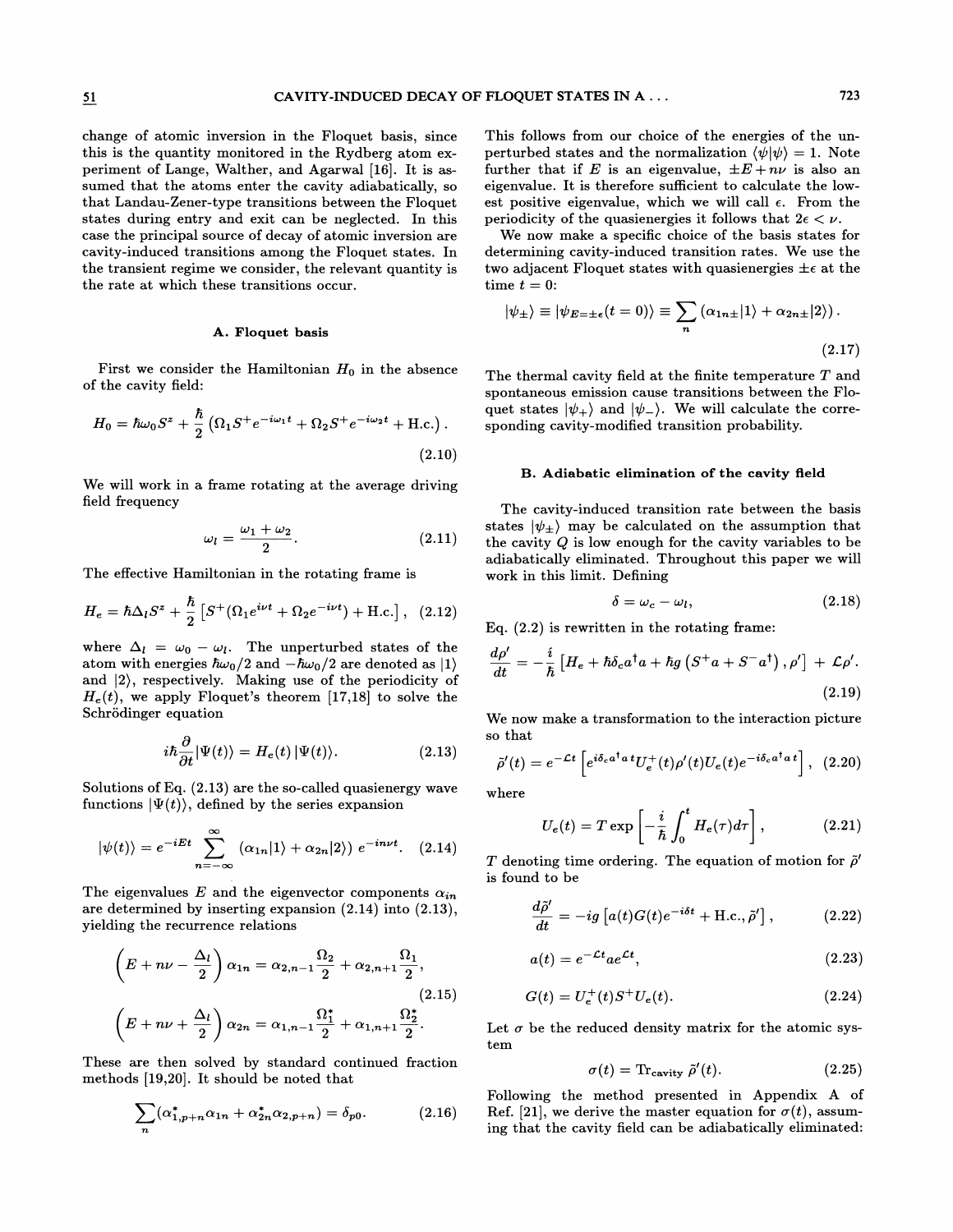$$
\frac{d\sigma}{dt} = -g^2(1+\bar{n}) \int_0^\infty d\tau \ e^{-\kappa \tau - i\delta \tau} [G(t)G^+(t-\tau)\sigma
$$

$$
-G^+(t-\tau)\sigma G(t)]
$$

$$
-g^2 \bar{n} \int_0^\infty d\tau \ e^{-\kappa \tau - i\delta \tau} [\sigma G^+(t-\tau)G(t)
$$

$$
-G(t)\sigma G^+(t-\tau)] + \text{H.c.}
$$
(2.26)

The density matrix equation in the original picture is obtained by applying the unitary transformation (2.21). The solution of Eq. (2.26) yields complete information on the atomic dynamics. However, it can only be obtained numerically because of the explicit time dependence of the Hamiltonian  $H_e(t)$  [Eq. (2.12)].

### III. MASTER EQUATION IN THE FLOQUET BASIS

In this section we calculate the cavity-induced transition rates between Floquet states. Equation (2.26) is used to derive a Pauli-like master equation for the diagonal elements of the atomic density matrix, projected to the Floquet basis  $|\psi_{\pm}\rangle$  defined in Eq. (2.17). We make the secular approximation, assuming that the diagonal and off-diagonal terms do not couple, to obtain an equation for the evolution of the Floquet populations:

$$
\dot{\sigma}_{++} = -\Gamma_{+}\sigma_{++} + \Gamma_{-}\sigma_{--}, \qquad (3.1)
$$

$$
\dot{\sigma}_{--} = -\Gamma_{-}\sigma_{--} + \Gamma_{+}\sigma_{++}, \qquad (3.2)
$$

$$
\sigma_{\pm\pm} = \langle \psi_{\pm} | \sigma | \psi_{\pm} \rangle. \tag{3.3}
$$

The rates  $\Gamma_{+}$  ( $\Gamma_{-}$ ) thus describe cavity-induced transi $t_{\text{D}}$  ions from  $|\psi_{+}\rangle$  to  $|\psi_{-}\rangle$   $(|\psi_{-}\rangle$  to  $|\psi_{+}\rangle$ ). The secular approximation is justified as long as the levels  $|\psi_+\rangle$  and ) are not degenerate and breaks down only in the limit  $\epsilon \to 0$ .

Using Eq. (2.26), we determine the rates  $\Gamma_{\pm}$  as

$$
\Gamma_{+} = \int_{0}^{\infty} \left\{ g^{2}(1+\bar{n}) \left[ \langle \psi_{+} | G(t)G^{+}(t-\tau) | \psi_{+} \rangle - \langle \psi_{+} | G^{+}(t-\tau) | \psi_{+} \rangle \langle \psi_{+} | G(t) | \psi_{+} \rangle \right] \right. \\ \left. + g^{2}\bar{n} \left[ \langle \psi_{+} | G^{+}(t-\tau)G(t) | \psi_{+} \rangle - \langle \psi_{+} | G(t) | \psi_{+} \rangle \langle \psi_{+} | G^{+}(t-\tau) | \psi_{+} \rangle \right] \right\} d\tau \ e^{-\kappa \tau - i\delta \tau} + \text{c.c.}, \tag{3.4a}
$$
\n
$$
\Gamma_{-} = \int_{0}^{\infty} \left\{ g^{2}(1+\bar{n}) \left[ \langle \psi_{-} | G(t)G^{+}(t-\tau) | \psi_{-} \rangle - \langle \psi_{-} | G^{+}(t-\tau) | \psi_{-} \rangle \langle \psi_{-} | G(t) | \psi_{-} \rangle \right] \right\} d\tau \ e^{-\kappa \tau - i\delta \tau} + \text{c.c.} \tag{3.4b}
$$

Only the constant components of the transition rates will be retained. To simplify expressions (3.4), some intermediate steps are necessary. First we make use of the completeness of the Floquet basis to factor the correlation function:

$$
\langle \psi_+|G(t)G^+(t-\tau)|\psi_+\rangle
$$
  
=  $\langle \psi_+|G(t)|\psi_+\rangle\langle \psi_+|G^+(t-\tau)|\psi_+\rangle$   
+ $\langle \psi_+|G(t)|\psi_-\rangle\langle \psi_-|G^+(t-\tau)|\psi_+\rangle.$  (3.5)

We then apply definitions  $(2.14)$ ,  $(2.21)$ , and  $(2.24)$  to obtain

$$
\langle \psi_{+}|G(t)|\psi_{-}\rangle = \langle \psi_{+}|U_{e}^{+}(t)S^{+}U_{e}(t)|\psi_{-}\rangle
$$
  
\n
$$
= \langle \psi_{+}(t)|S^{+}|\psi_{-}(t)\rangle
$$
  
\n
$$
= \langle \psi_{+}(t)|\sum_{n} e^{-iE_{-}t-in\nu t}\alpha_{2n-}|1\rangle
$$
  
\n
$$
= e^{i(E_{+}-E_{-})t}\sum_{n,m}\alpha_{2n-}\alpha_{1m+}^{*}e^{-i\nu t(n-m)}.
$$
\n(3.6)

Inserting Eqs.  $(3.6)$  and  $(3.5)$  into Eq.  $(3.4a)$ , we find the result for the transition rate  $\Gamma_{+}$ ,

$$
\Gamma_{+} = 2g^{2}(1+\bar{n}) \operatorname{Re} \sum_{n,m,p,q} \frac{\alpha_{2n} - \alpha_{1m+1}^{*} \alpha_{2p}^{*} - \alpha_{1q+1}}{\kappa + i\delta - 2iE_{+} + i\nu(p-q)}
$$
  
 
$$
\times \delta_{n-m;p-q}
$$
  
+2g^{2}\bar{n} \operatorname{Re} \sum\_{n,m,p,q} \frac{\alpha\_{2n+1}\alpha\_{1m-1}^{\*} \alpha\_{2p+1}^{\*} \alpha\_{1q-1}}{\kappa + i\delta + 2iE\_{+} + i\nu(p-q)}  

$$
\times \delta_{n-m;p-q}.
$$
  
(3.7)

The rate  $\Gamma_{-}$  is obtained from Eq. (3.7) by interchanging the terms scaling with  $\bar{n}$  and  $1+\bar{n}$ .

Next, we calculate the rate of cavity-induced decay of coherence in the Floquet basis. We continue to apply the secular approximation, so that the diagonal matrix<br>elements  $\sigma_{++}$  and  $\sigma_{--}$ , as well as the counterrotating<br>exhauster of matigmatic properties coherence  $\sigma_{-+}$ , do not appear in the equation of motion for  $\sigma_{+-}$ :

$$
\dot{\sigma}_{+-} = -\Gamma_{\perp}\sigma_{+-}.\tag{3.8}
$$

From Eq. (2.26) the decay rate  $\Gamma_{\perp}$  is found to be

$$
\Gamma_{\perp} = g^2 \text{ Re} \left\{ (1 + \bar{n}) \left[ \hat{U}(\kappa + i\delta) + \hat{W}(\kappa - i\delta) \right] + \bar{n} \left[ \hat{V}(\kappa + i\delta) + \hat{Z}(\kappa - i\delta) \right] \right\}, \qquad (3.9)
$$

where  $\hat{f}$  denotes the Laplace transform of  $f(\tau)$ . The functions  $U, V, W$ , and  $Z$  are defined by

$$
U(\tau) \doteq \langle \psi_+|G(t)G^+(t-\tau)|\psi_+\rangle
$$
  
\n
$$
-\langle \psi_+|G^+(t-\tau)|\psi_+\rangle\langle \psi_-|G(t)|\psi_-\rangle ,
$$
  
\n
$$
V(\tau) \doteq \langle \psi_-|G^+(t-\tau)G(t)|\psi_-\rangle
$$
  
\n
$$
-\langle \psi_+|G(t)|\psi_+\rangle\langle \psi_-|G^+(t-\tau)|\psi_-\rangle ,
$$
  
\n
$$
W(\tau) \doteq \langle \psi_-|G(t-\tau)G^+(t)|\psi_-\rangle
$$
  
\n
$$
-\langle \psi_+|G^+(t)|\psi_+\rangle\langle \psi_-|G(t-\tau)|\psi_-\rangle ,
$$
  
\n
$$
Z(\tau) \doteq \langle \psi_+|G^+(t)G(t-\tau)|\psi_+\rangle
$$
  
\n
$$
-\langle \psi_+|G(t-\tau)|\psi_+\rangle\langle \psi_-|G^+(t)|\psi_-\rangle ,
$$
  
\n(3.10)

where  $\dot{=}$  indicates that only the constant components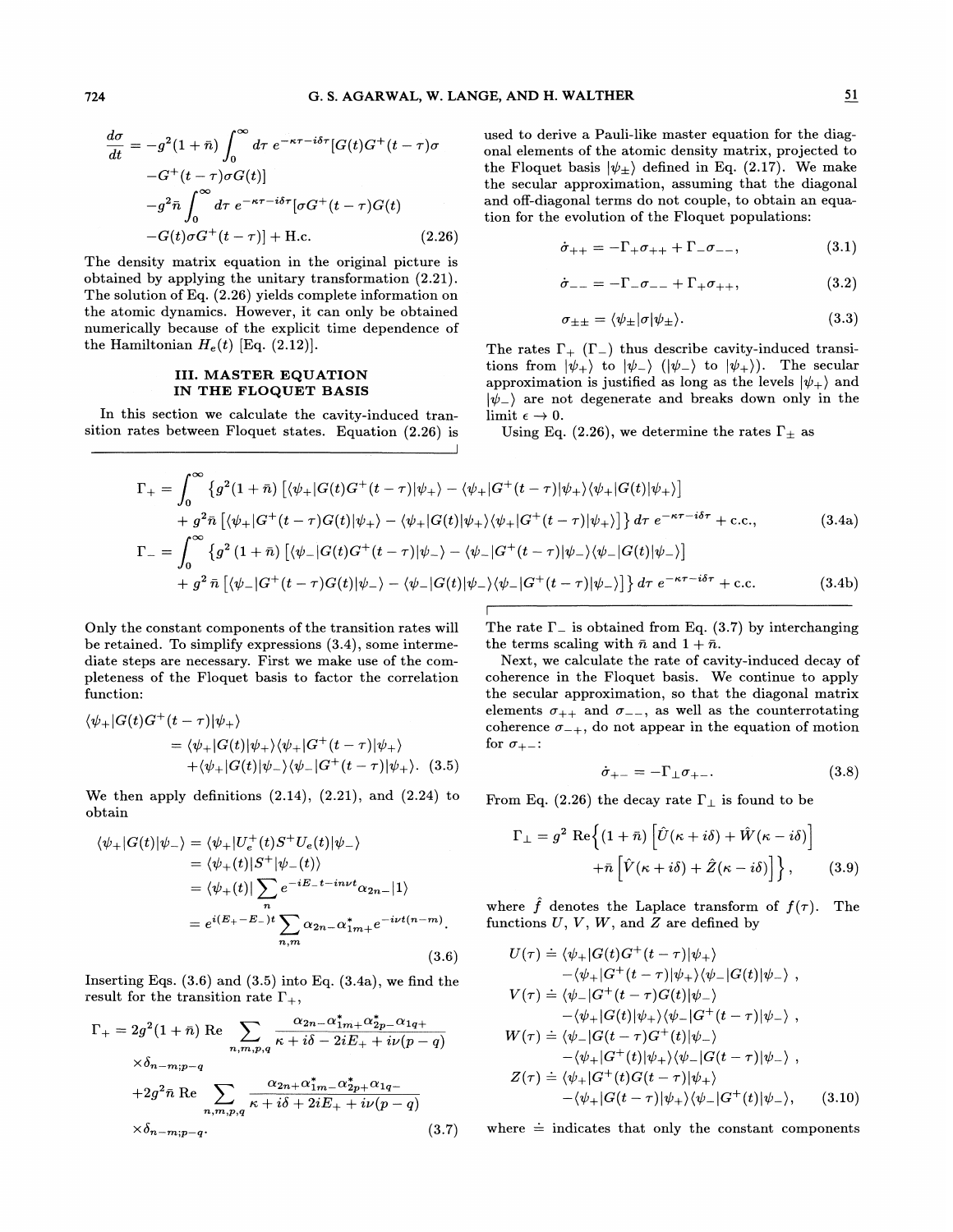with respect to time  $t$  are to be retained on the righthand sides. The explicit expression for  $\Gamma_{\perp}$  in terms of the eigenvector components  $\alpha_{kn\pm}$  of the quasistates is rather involved and so is not given here.

Experimentally, it is not the individual transition rates  $\Gamma_{\pm}$  between the Floquet states that are observed, but the decay of the inversion  $\sigma_{++} - \sigma_{--}$  in the Floquet basis, obeying the equation  $\delta \pm 2\epsilon + P\nu = 0$ , (3.15)

$$
\frac{d}{dt} (\sigma_{++} - \sigma_{--})
$$
  
= - (\Gamma\_{+} + \Gamma\_{-}) (\sigma\_{++} - \sigma\_{--}) - \Gamma\_{+} + \Gamma\_{--} (3.11)

We will therefore concentrate on the decay rate

$$
\Gamma_{\parallel} = \Gamma_{+} + \Gamma_{-}, \qquad (3.12)
$$

which is the analog of the longitudinal relaxation rate in the standard Bloch equations.

By using Eq. (3.7) the transition rate  $\Gamma_{\parallel}$  can be written in terms of the Floquet eigenvector components:

$$
\Gamma_{\parallel} = 2g^{2} (1 + 2\bar{n})
$$
\n
$$
\times \text{Re} \sum_{n,m,p,q} \left( \frac{\alpha_{2n} - \alpha_{1m+1}^{*} \alpha_{2p}^{*} - \alpha_{1q+1}}{\kappa + i\delta - 2iE_{+} + i\nu(p-q)} + \frac{\alpha_{2n+1} \alpha_{1m}^{*} - \alpha_{2p+1}^{*} \alpha_{1q-1}}{\kappa + i\delta + 2iE_{+} + i\nu(p-q)} \right) \delta_{n-m,p-q}.
$$
\n(3.13)

Equation (3.13) is the central result of our analysis, allowing us to study cavity-induced decay of the population difference in the Floquet basis. In Sec. IV we evaluate  $\Gamma_{\parallel}$  numerically.

Some general conclusions on  $\Gamma_{\parallel}$  can already be obtained from the structure of expression (3.13). The sum over the product of eigenvector components in the numerator is proportional to the time-independent component of the free space fluorescence rate. Information on this quantity can be obtained from the behavior of the eigenvalues  $E_{\pm}$  of the periodic Hamiltonian as a function of the driving field frequencies  $\omega_1$  and  $\omega_2$  [22]. It is known that Huorescence peaks when the slope of the quasienergy  $E_{\pm}(\omega_1, \omega_2)$  approaches zero. With  $\omega_1$  as the variable frequency, this condition reads

$$
\frac{\partial E_{\pm}}{\partial \omega_1} = 0. \tag{3.14}
$$

It is met at avoided crossings of the Floquet levels. Consequently, a maximum contribution of the numerator to the decay rate  $\Gamma_{\parallel}$  in Eq. (3.13) is expected when the quasienergy levels undergo an avoided crossing.

A nonzero dipole coupling only occurs when  $P = p - q$ is an even number. Therefore, in second-order perturbation theory, only transitions with even  $P$  contribute to fluorescence. If, however, terms up to order  $q<sup>4</sup>$  are included in the calculation of the transition rate, resonances generated by *multiwave* mixing can occur. They are found at either avoided crossings or crossings of the Floquet levels, the latter corresponding to nonzero matrix elements involving odd values of P.

Next, modifications of the system behavior due to the presence of the cavity are to be considered. The inHuence of the resonant structure of the cavity response function on atomic fluorescence is expressed by the denominators in (3.13). The transition rate  $\Gamma_{\parallel}$  exhibits cavity-induced resonances at the frequencies given by

$$
\delta \pm 2\epsilon + P\nu = 0,\tag{3.15}
$$

where again  $P = p - q$  is an integer and  $\epsilon = |E_{\pm}|$ . As P may assume different values, several adjacent resonances may contribute to cavity-enhanced transitions. If condition (3.15) is not fulfilled, cavity-induced decay is dynamically suppressed by the bichromatic driving field. This effect is analogous to the dynamic suppression of spontaneous emission by a monochromatic field [13,14,21).

Equation (3.15) may be rewritten as

$$
\omega_1 \frac{(1+P)}{2} + \omega_2 \frac{(1-P)}{2} - \omega_c = \pm 2\epsilon.
$$
 (3.16)

We are interested in the avoided crossing regions, where the numerator of  $\Gamma_{\parallel}$  is large. Here it is advantageous to define a quantity  $\eta$  as the energy splitting between two Floquet levels undergoing an avoided crossing:

$$
\eta \equiv |\nu| - 2\epsilon = \frac{1}{2} |\omega_2 - \omega_1| - 2\epsilon. \tag{3.17}
$$

By definition,  $|\eta|$  reaches its minimum at the avoided crossing. For simplicity we choose  $\omega_1 > \omega_2$ . Moreover, we assume that  $\omega_1$  is tuned close to the cavity frequency  $\omega_c$ , as is the case in the experiment (see also Fig. 1). The reason is that only close to the cavity frequency is it possible to inject a sufficient intensity into the resonator. With definition (3.17), condition (3.16) becomes

$$
\omega_c - \omega_1 + \nu P = -\eta, \qquad (3.18a)
$$

$$
\omega_c - \omega_1 + \nu(P - 2) = \eta. \tag{3.18b}
$$

Thus, with  $\omega_1 > \omega_c$   $(\omega_1 < \omega_c)$  the cavity enhances atomic decay for  $P = 0$   $(P = 2)$  exclusively. The appearance of exactly these two values of  $P$  is a consequence of the choice of  $|\psi_+\rangle$  and  $|\psi_-\rangle$  as basis states. If other Floquet levels had been used as final and initial states, different values of P would lead to enhancement. Generally, Eqs. (3.18) show that a resonance occurs when  $\omega_1$ is tuned to  $\omega_c \pm \eta$ . Therefore, the splitting between the Floquet levels can be read off from the detuning between the resonance frequency  $\omega_1$  and the cavity frequency  $\omega_c$ , which are easily obtained from experiment.

Peaks in the decay rate  $\Gamma_{\parallel}$ , which are large enough to be detected experimentally, can only occur if strong coupling between the Floquet levels coincides with cavity enhancement at the corresponding transition frequency. In other words, the conditions (3.14) and (3.15) must be fulfilled simultaneously. Otherwise dynamic suppression of Floquet transitions prevails and decay is inhibited. The exact position of the cavity-enhanced maxima in the decay rate can only be found numerically. However, as shown above, at resonance the detuning  $|\omega_1 - \omega_c|$ is equal to the splitting  $\eta$  of the Floquet levels. As a con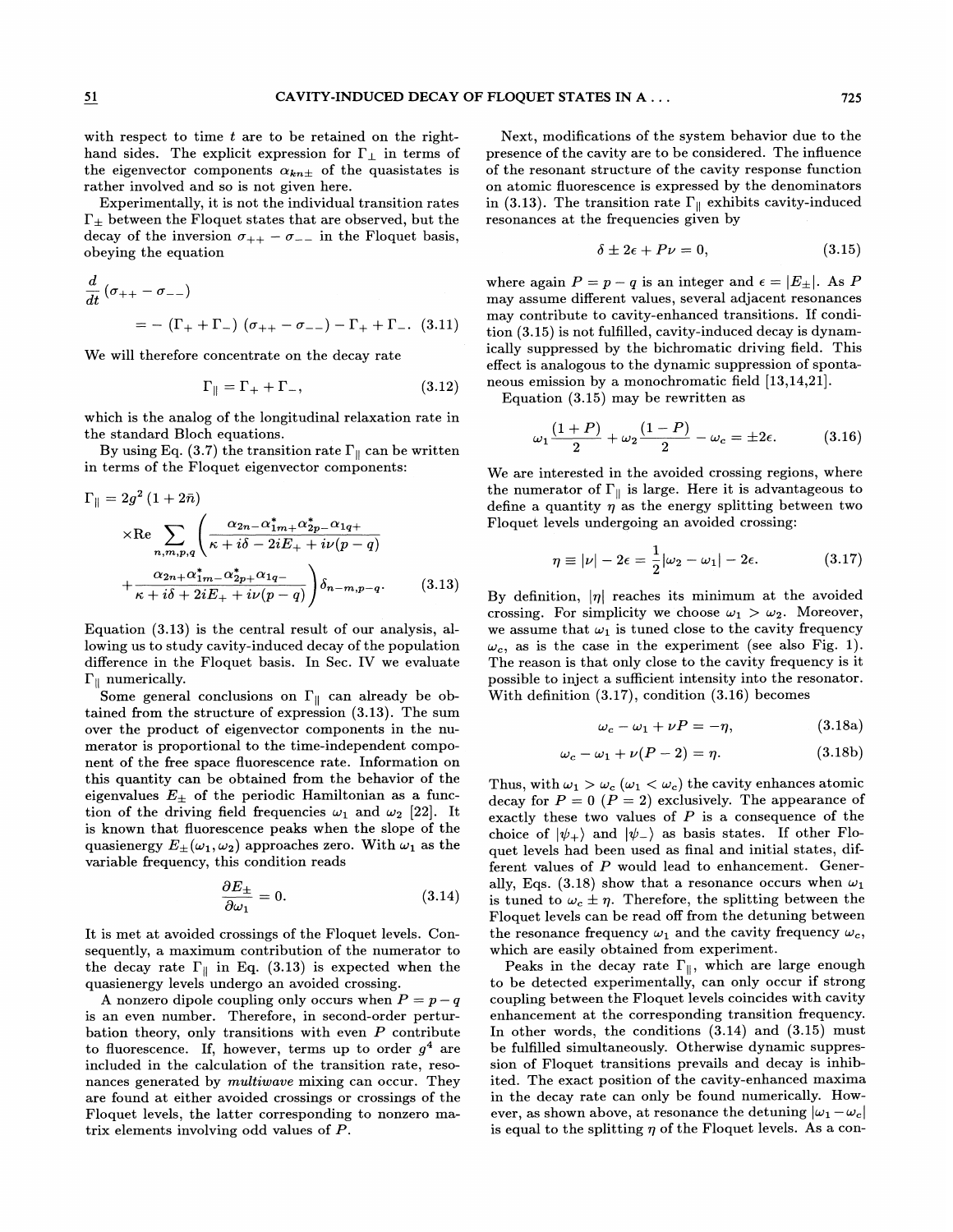sequence, the location of the largest peaks in  $\Gamma_{\parallel}$  yields the level splitting precisely at an avoided crossing.

Note that the quasienergies  $E_{\pm}$  appearing in conditions (3.14) and (3.15), and hence  $\eta$ , depend on (i) the intracavity Rabi frequencies  $\Omega_1$  and  $\Omega_2$  of the two driving fields and (ii) the frequencies  $\omega_1$  and  $\omega_2$ . Owing to Eq. (2.8), for given external field amplitudes  $E_1, E_2$ the Rabi frequencies also depend on tuning and the line width  $\kappa$  of the cavity. We finally mention that the rate  $\Gamma_{\perp}$  has additional resonances given by

$$
\delta + P\nu = 0, \tag{3.19}
$$

which may be rewritten as

$$
\omega_c + \frac{\omega_2}{2}(P - 1) - \frac{\omega_1}{2}(P + 1) = 0. \tag{3.20}
$$

### IV. NUMERICAL RESULTS

We have studied numerically the behavior of the transition rates  $\Gamma_{\parallel}$  and  $\Gamma_{\perp}$  for a large range of parameters of the bichromatic field and the cavity tuning. In this section we present the main results of the analysis.

In the numerical evaluation of the decay rate we proceeded as follows. We start by determining the quasienergy  $\epsilon$ . It can be obtained from the two scalar recurrence relations (2.15) by calculating the corresponding infinite continued fraction. We employed downward iteration from a suitably chosen cutofF. In a second step the eigenvector components  $\alpha_{kn}$  are obtained, again from a continued fraction. The result is used to evaluate  $\Gamma_{\parallel}$  and  $\Gamma_{\perp}$ .

# A. Structure of resonances in the cavity-induced decay rate

As explained in Sec. III, the resonances in the decay rate are determined by the energies of the Floquet states as well as their wave functions. This is illustrated by our numerical results. Figure 2 shows the structure of the Floquet quasienergy spectrum as a function of the detuning  $\Delta_1$  of the first component of the driving field, which is the quantity scanned in the experiment. The detunings used in the numerical calculations are defined with respect to the atomic transition frequency  $\omega_0$ .

$$
\Delta_1 = \omega_0 - \omega_1, \qquad \Delta_2 = \omega_0 - \omega_2, \qquad \Delta_c = \omega_0 - \omega_c.
$$
\n(4.1)

As noted in Sec. II A, the eigenvalue structure is periodic. The energy levels recur, raised or lowered in steps equal to the frequency  $\nu$ . The slope of the levels is mainly determined by the shape of the Lorentzian cavity line. determined by the snape of the Lorentzian cavity line.<br>Approaching the cavity resonance, there is an increas-<br>ing number of level crossings and avoided crossings. The<br>levels cross at  $E = \pm N\nu$  with integer N. At these eig ing number of level crossings and avoided crossings. The levels cross at  $E = \pm N \nu$  with integer N. At these eigenvalues, the derivative  $\partial E/\partial \Delta_1$  has a local maximum and therefore the dipole transition probability is low [22]. In



FIG. 2. Quasienergy levels of the Hamiltonian (2.12) in the Floquet picture. The energy of Floquet state  $|\Psi_+\rangle$  is indicated by the thick line. The variation of the levels with detuning and the width of the avoided crossings depend on the cavity line shape (dashed line) due to the resonant enhancement of the intracavity field at  $\omega_c$ . Parameters:  $\Omega_1^0 = 500\kappa, \Omega_2^0 = 16\,255\kappa,$  $\Delta_2 = 200\kappa$ , and  $\Delta_c = 140\kappa$ .

addition, for  $\Delta_1 \approx \Delta_c$  and hence  $\delta \approx -\nu$ , Eq. (3.15) shows that only transitions with  $P = 1$  are enhanced by the cavity when  $\epsilon = 0$ . As these do not correspond to possible dipole transitions, no substantial decay can occur at the level crossings.

By analogy with free-space Huorescence under bichromatic driving, which displays maxima when condition (3.14) is met, cavity-induced decay is expected to peak at avoided crossings of the quasienergy levels. These occur when  $\epsilon$  approaches  $\nu/2$ , since this is where the level splitting  $\eta$  reaches a minimum. Figure 3 shows (a) two adjacent avoided crossings of the Floquet levels as well as (b) the dominant eigenvector components  $\alpha_{kp\pm}$  of  $|\Psi_+\rangle$  and  $|\Psi_{-}\rangle$ . It is obvious that the structure of the eigenvectors undergoes a significant change at the avoided crossing. The reason is that each of the levels involved picks up a contribution from the other level. In Fig.  $3(c)$  the ex- $\lvert \text{pression} \rvert \alpha^*_{2p-}\alpha_{1p+} \rvert^2 \text{ is plotted, which equals the squared}$ matrix element, taken between the p-photon components of initial state  $|\Psi_+\rangle$  and final state  $|\Psi_-\rangle$ . In the narrow transition regions centered at the avoided crossings, this quantity has sharp maxima, since it is the product of a rising and a falling eigenvector component.

The transition from  $|\Psi_+\rangle$  to  $|\Psi_-\rangle$  can occur via several multiphoton processes distinguished by the number of photons at frequencies  $\omega_1$  and  $\omega_2$  being absorbed or emitted. While in free space they can equally contribute to the overall decay rate, the cavity mode resonantly enhances only a small number of multiphoton transitions, the others being strongly suppressed. It is therefore important to consider the transition matrix element as a function of the Floquet indices  $p$  and  $q$ , the number of driving field quanta associated with the final and initial states. A typical distribution of partial transition probabilities at an avoided crossing is displayed in Fig. 4. The maximum contribution comes from the transition  $p = 7, q = -7$ , corresponding to a process where seven photons of frequency  $\omega_1$  are absorbed and seven photons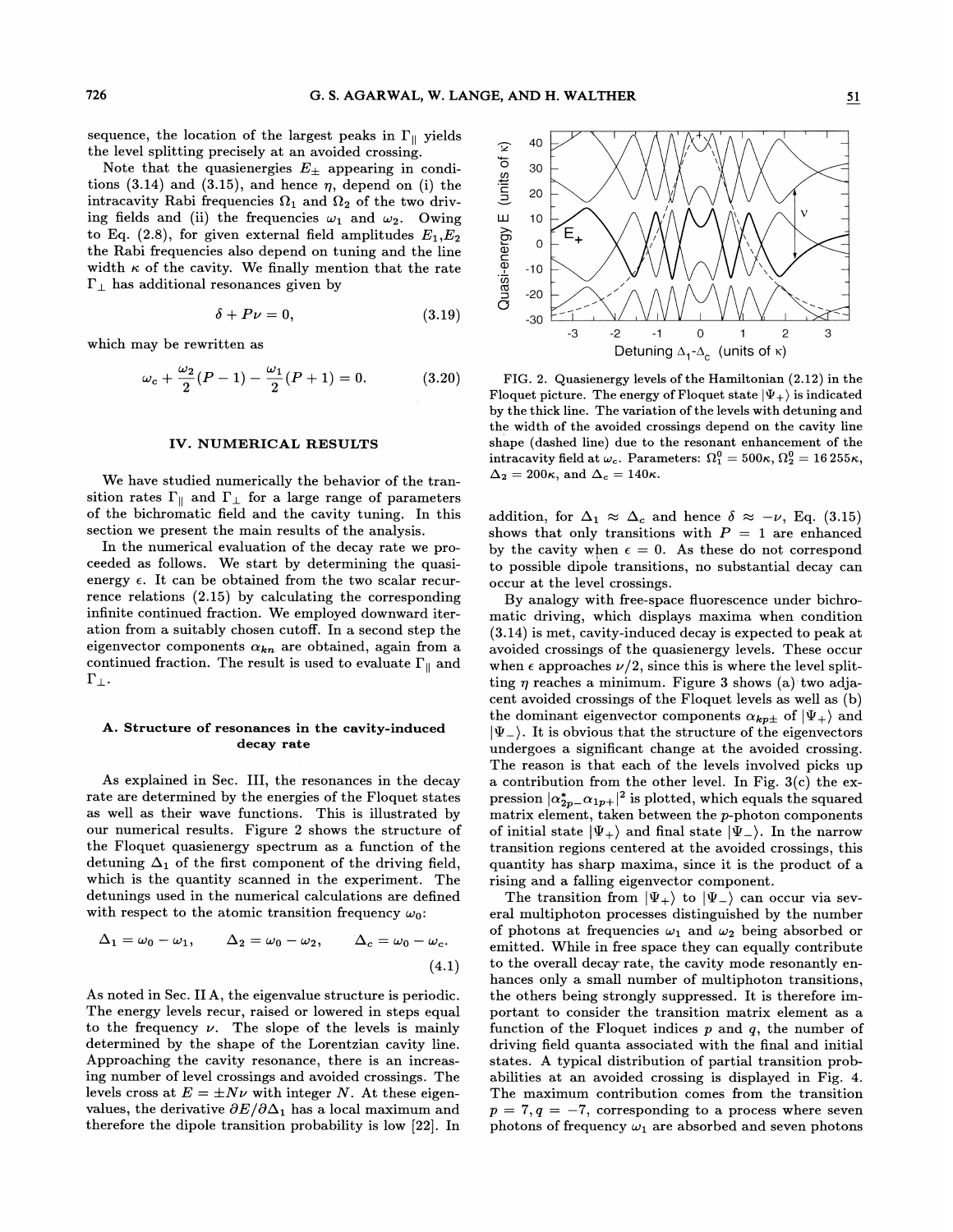of frequency  $\omega_2$  are emitted. In this case  $P = p - q = 14$ . It is apparent, for example, from Eq. (3.18), that the corresponding transition is highly nonresonant with the cavity under the experimental conditions considered. As demonstrated in Sec. III, only for  $P = 0$  and  $P = 2$  can resonances occur with  $\omega_1$  close to the cavity. Therefore, in Fig. 4 only the main diagonal  $(p = q)$  and the second subdiagonal  $(p = q + 2)$  have to be considered for cavityinduced decay under bichromatic driving. The corre-

avoided crossings and quickly decrease when  $\omega_1$  is detuned. The cavity not only selects the order of multiphoton processes contributing to a given resonance, but also determines the degree of enhancement or inhibition of spontaneous decay. The largest possible transition rate is achieved when the resonance denominator in Eq. (3.13) reaches its minimum value  $\kappa$  exactly at a maximum of the numerator of  $\Gamma_{\parallel}$ . For a  $P = 0$  resonance [see Eq. (3.18a)], the cavity detuning  $\delta$  must equal  $2\epsilon$  precisely at an avoided crossing of the energy levels. This is the case in Fig. 5(a), where  $\epsilon$  and the adjacent quasienergy level are plotted as functions of the detuning  $\Delta_1$ of the first driving field, together with the cavity detuning parameter  $\delta/2.$  The decay rates  $\Gamma_{\parallel}$  and  $\Gamma_{\perp}$  shown in Fig. 5(b) have a strong peak when a Floquet transition is in resonance with the cavity. At this point, in Fig.  $5(a)$ the dashed lines touch the quasienergy levels. The size of the decay rate reaches 10% of  $2g^2/\kappa$ , the enhanced decay rate of an atom in a cavity with no driving fields applied. Note that the peak occurs at a driving field frequency  $\Delta_1 = \Delta_c - \eta$ , where  $\eta$  is again the level splitting at the avoided crossing.

sponding partial transition matrix elements also peak at

At an avoided crossing, Eqs. (3.18) can be fulfilled ex-



FIG. 3. (a) Two adjacent avoided crossings of the quasienergy levels. (b) Dominant eigenvector components  $\alpha_{1p+}|^2$  (thin lines) and  $\alpha_{2p-}|^2$  (thick lines) for  $p = 7$  (solid),  $p = 9$  (dashed), and  $p = 11$  (dotted). (c) Partial transition matrix elements  $|\alpha_{2p-}^*\alpha_{1p+}|^2$ . The parameters are the same as those of Fig. 2.



FIG. 4. Partial transition probabilities between states with  $p$  and  $q$  driving field photons. In the  $|\Psi_{\pm}\rangle$  basis and for  $\Delta_1 < \Delta_c$ , the cavity enhances spontaneous transitions only along the diagonal  $(p = q)$ , while all other contributions are suppressed. Parameters: Ontributions are suppressed. Tarameters.<br>  $\Omega_1^0 = 6913.5\kappa, \ \Delta_1 = 93.69\kappa, \ \Omega_2^0 = 60\,000\kappa,$  $\Delta_2 = 254\kappa$ , and  $\Delta_c = 100\kappa$ .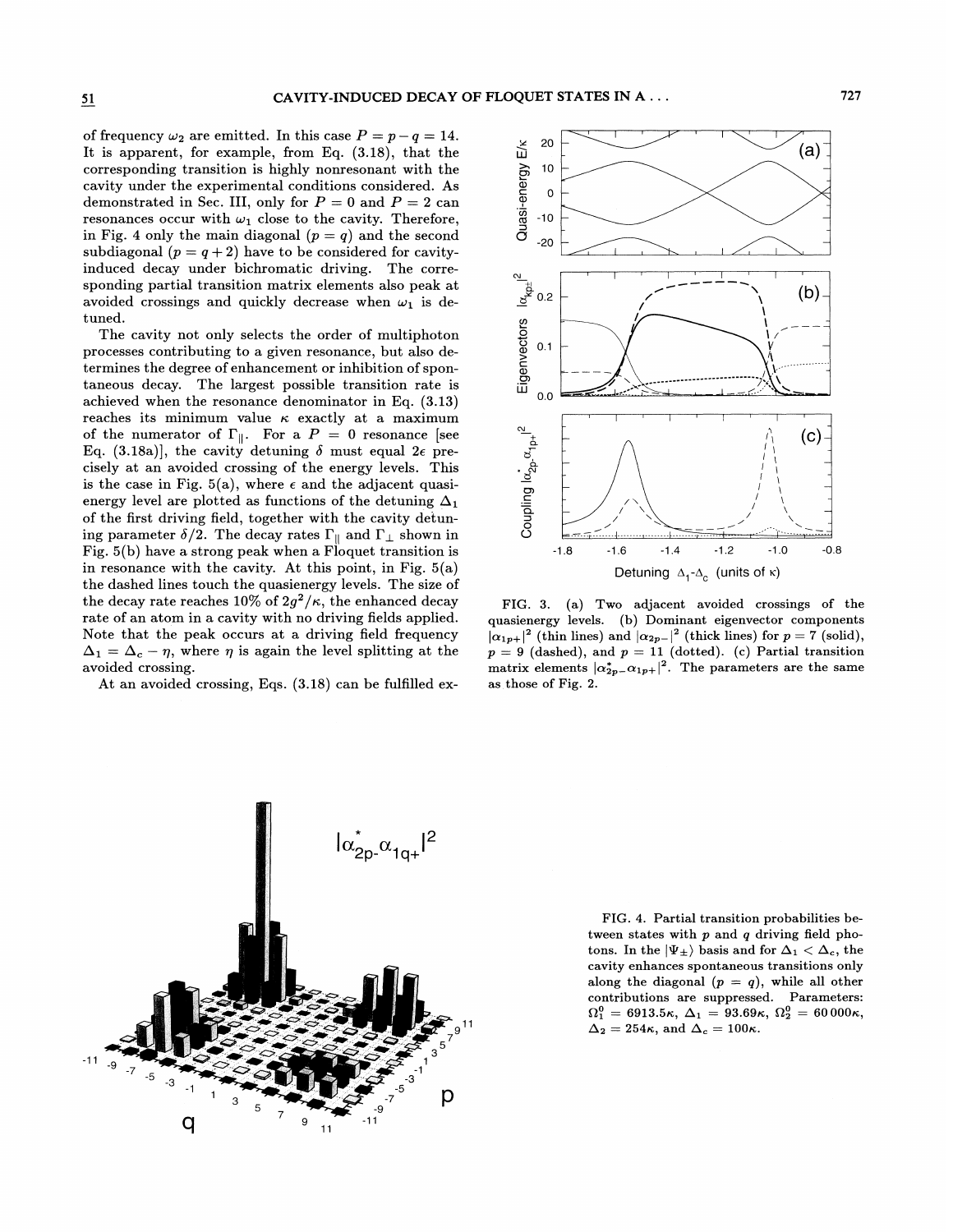

FIG. 5. (a) Quasienergy levels (solid lines) and cavity resonance (dashed lines). The latter changes with frequency  $\omega_1$ owing to the dependence of  $\delta$  on  $\omega_1$  in the frame rotating with  $\omega_l$ . (b) Strong peak in the cavity-induced decay rates  $\Gamma_{\parallel}$ (solid) and  $\Gamma_{\perp}$  (dashed), occurring when the cavity is tuned to resonance with an avoided crossing of the Floquet levels. Note that at the peak  $|\Delta_1 - \Delta_c| = \eta$ . Parameters:  $\Omega_1^0 = 2350\kappa$ ,  $\Omega_2^0 = 60\,000\kappa, \Delta_2 = 254\kappa, \text{ and } \Delta_c = 100\kappa.$ 

actly for specific parameters only. Otherwise the decay rate is less strongly enhanced or even completely suppressed. Two cases can be distinguished. Restricting the pressed. Two cases can be distinguished. Restricting the discussion to  $\Delta_1 < \Delta_c$  and therefore  $P = 0$ , we first discussion to  $\Delta_1 < \Delta_c$  and therefore  $P = 0$ , we first consider the case  $\delta > 2\epsilon$  at the avoided crossing. In this situation condition (3.18a) can neither be met at the avoided crossing nor detuned from it. As a consequence, the decay rate  $\Gamma_{\parallel}$  will be reduced by a factor

$$
\left|\frac{1}{1+i(\delta-2\epsilon)/\kappa}\right| \tag{4.2}
$$

compared with the full cavity-enhanced value. In this case the transition rate is strongly suppressed even at the avoided crossing and will not lead to significant decay inside the cavity.

The second case is  $\delta$  < 2 $\epsilon$ . As can be seen from Fig. 6(b), there is no longer a single detuning  $\Delta_1$ , at which the cavity is resonant with a Floquet transition. Instead, cavity enhancement now occurs at two distinct frequencies, roughly symmetric to the avoided crossing. They can be obtained graphically by determining the intersections of the quasienergy  $\epsilon$  with the line  $\delta/2$ [Fig.  $6(a)$ ]. The fact that the peaks of cavity enhancement, on the one hand, and coupling between the Floquet levels, on the other, no longer coincide leads to a substructure of the total decay rate  $\Gamma_{\parallel}$ . In the example of Fig. 6, the single peak in the transition matrix element  $[Fig. 6(c)]$  and the double peaks in the cavity res-



FIG. 6. Triplet structure of the decay rate  $\Gamma_{\parallel}$  when the cavity resonance is slightly detuned from an avoided crossing. (a) Quasienergy levels (solid) and cavity resonance (dashed). (b) Cavity resonance factor  $1/|\kappa+i(\delta-2|E|)|$ . (c) Transition matrix element  $|\alpha^*_{27} - \alpha_{17+}|^2$ . (d) Decay rate  $\Gamma_{\parallel}$ . The two side resonances correspond to the intersections of dotted and solid lines in (a). The parameters are the same as those of Fig. 4.

onance [Fig. 6(b)] lead to the triplet shape of  $\Gamma_{\parallel}$  shown in Fig.  $6(d)$ .

Depending on the width of the avoided crossing and the size of  $\delta$ , other line shapes can occur. Some typical examples are shown in Fig. 7. Again, the contribution of the cavity resonance and the coupling between the Floquet levels are shown separately to clarify the origin of the structure in  $\Gamma_{\parallel}$ . It is apparent that the width of the resonances in the transition matrix element decreases inversely proportionally to the level splitting at the corresponding avoided crossing [Fig. 7(c)]. This leads to extremely sharp lines as the cavity resonance is approached. The change in the double peak structure of the resonance denominator [Fig. 7(b)] is less dramatic, as long as the resonance condition  $\delta = 2\epsilon$  can be fulfilled. Otherwise there is only a broad single peak with a decreased amplitude. The resulting cavity-induced decay rate is presented in Fig. 7(d). At  $\Delta_1 - \Delta_c \approx -9\kappa$ , wherethe cavity is not resonant with any Floquet transition, cavity enhancement is negligible and only marginally increased decay is found. At  $\Delta_1 - \Delta_c \approx -7.5\kappa$ , two cavity resonances appear, split by an amount comparable to the width of the Floquet coupling peak. In this situation  $\Gamma_{\parallel}$ also features two peaks. When the resonance in the coupling narrows more and more, the transition matrix element at the two cavity-supported frequencies gradually decreases and cavity enhancement becomes less important. At  $\Delta_1 - \Delta_c \approx -6.3\kappa$ , for example, the two cavity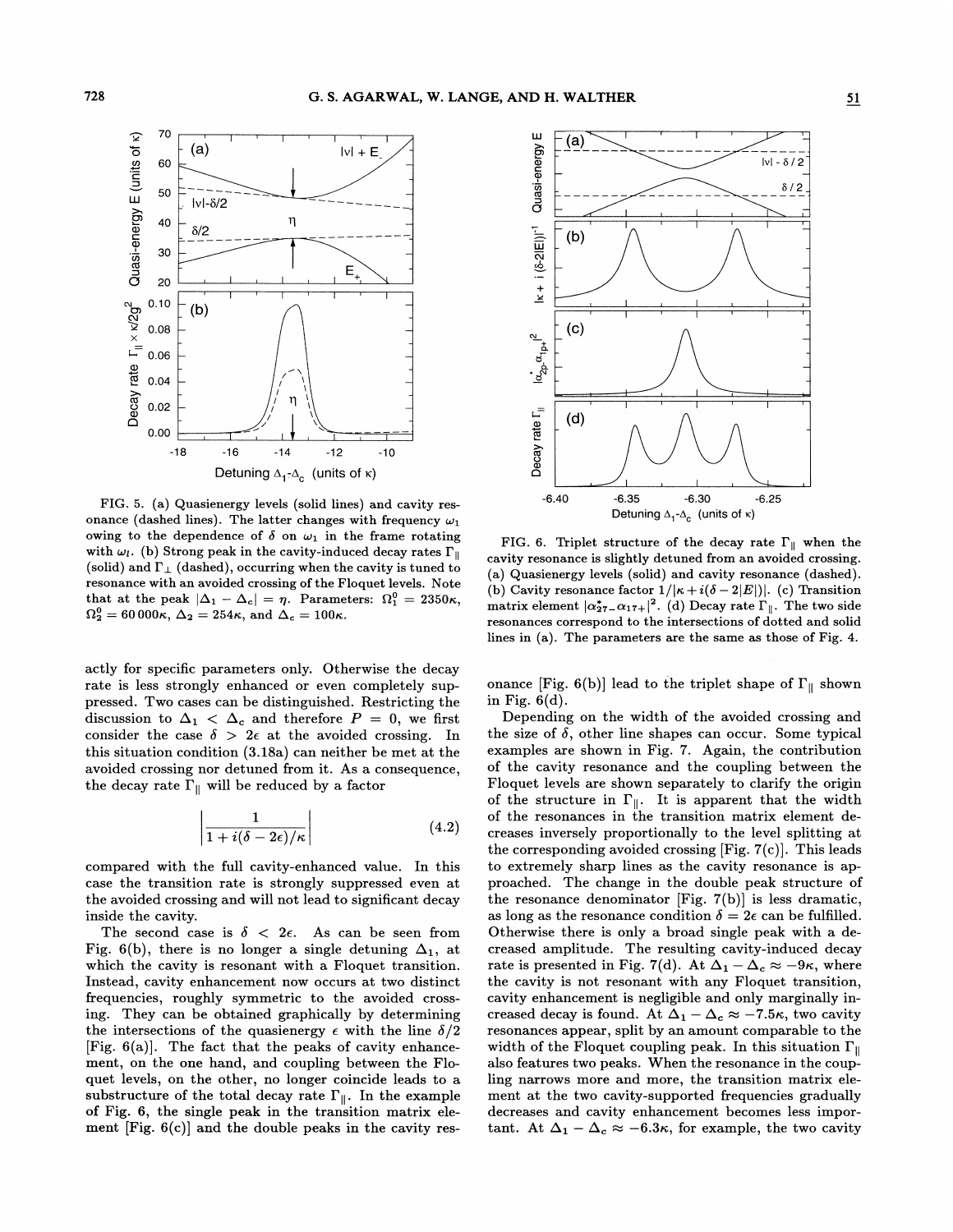enhanced peaks are not larger than the central peak at the avoided crossing. This results in the triplet structure from Fig. 6. As the size of the avoided crossing shrinks further, the amplitude of the outer maxima quickly decreases  $(\Delta_1 - \Delta_c \approx -5.5\kappa)$  until only the narrow central peak in the transition probability contributes. Enlarged views of the consecutive resonances are provided in Fig. 8, illustrating the relation between the peaks in  $\Gamma_{\parallel}$  and the local structure of the Floquet levels.

Figures 7 and 8 were obtained for different resonances of the decay rate, distinguished by the number of driving field photons involved. The transition from cavity suppression to cavity enhancement of a Floquet resonance can be studied at a single avoided crossing if one of the experimental parameters, for example  $\Delta_2$ , is varied. The result is presented in Fig. 9. The decay rate shows a pronounced maximum, corresponding to detunings such that cavity enhancement and an avoided crossing of the Floquet levels coincide. This is in keeping with the condition derived above for a strong resonance. By decreasing the detunings  $\Delta_1$  or  $\Delta_2$  one can observe the expected splitting, while at the same time the size of the decay rate goes to zero. In the opposite case of increasing detunings, the size of the resonance decreases too due to cavity suppression. Similar results are obtained if instead of the detunings the intensities of the driving fields are varied.

#### B. Intensity-dependent shift of the resonances

It is evident that only the strongest peaks in the decay rate will be relevant to the experiment, as a small decay rate does not lead to an observable change of the atomic population during the interaction time of atoms



FIG. 7. Resonances in the decay rate  $\Gamma_{\parallel}$  at four adjacent avoided crossings (see Fig. 6 for an explanation). The parameters are the same as those of Fig. 4.



FIG. 8. Enlarged view of the avoided crossings and resonances in the decay rate from Fig. 7, exemplifying various possible line shapes and their relation to the structure of the avoided crossing.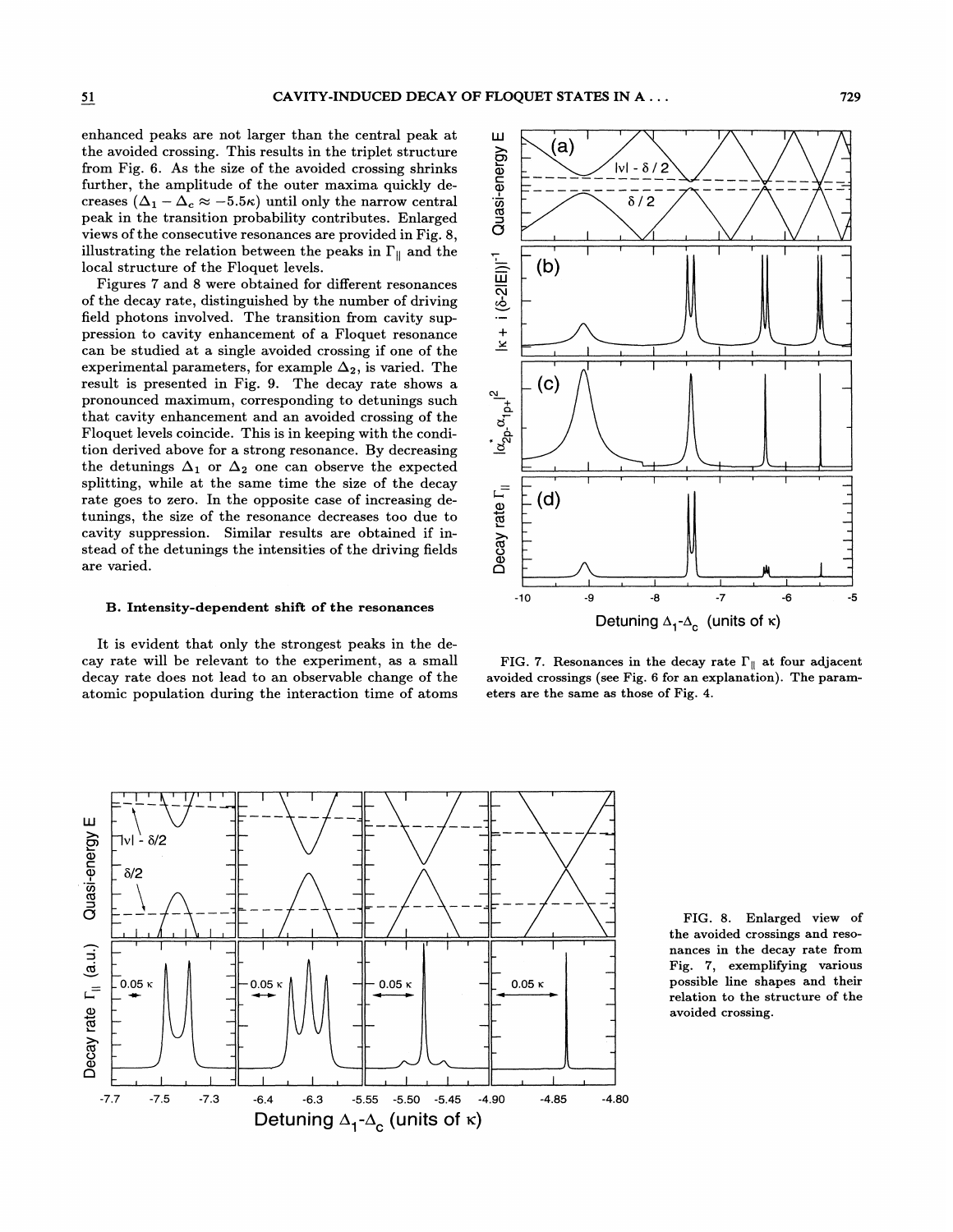

FIG. 9. Single resonance of  $\Gamma_{\parallel}$  in the  $\Delta_1, \Delta_2$  plane. The maximum in the decay rate is reached when a Floquet transicrossing. Parameters:  $\Omega_1^0 = 3270\kappa$ ,  $\Omega_2^0 = 53440\kappa$ , and  $\Delta_c = 80\kappa$ .

and cavity field. Figure 10 shows a typical example, where only one peak significantly contributes to decay, while the other resonances are suppressed by the cavity. As shown in Sec. V, large isolated maxima in the decay rate  $\Gamma_{\parallel}$  correspond very well to the resonances observed experimentally.

In this section, we will focus on the large peaks in the



FIG. 10. Spectrum of  $\Gamma_{\parallel}$  showing one peak dominating the decay rate. At other avoided crossings transitions between the Floquet states are suppressed by the cavity. Parameters 2500 $\kappa$ ,  $\Omega_2^0 = 60000\kappa$ ,  $\Delta_2 = 254\kappa$ , and  $\Delta_c = 100\kappa$ .

decay rate, such as those of Figs.  $9$  and 10, occurring when the cavity is resonant with a Floquet transition at an avoided crossing. Specifically, the shift of these resonances as a function of the intensities of the driving fields will be discussed.

Again, we start by studying the shift of cavity enhancement and that of the avoided crossings separately. According to Eq. (3.15), for  $\Delta_1 > \Delta_c$  and  $P = 2$  maximum cavity enhancement occurs for

$$
\delta + 2\epsilon + 2\nu = 0. \tag{4.3}
$$

In Fig. 11(a) this relation is evaluated as a function of the detuning  $\Delta_1$  of the first driving field and its intensity  $\Omega_1^0$  (solid lines). In the same plot, the positions of the avoided crossings of the Floquet levels are represented by dashed lines. In keeping with the results obtained above, large decay is expected where the two sets of lines intersect. This is indeed the case, as can be seen by comparison with Fig. 11(b), showing the decay rate  $\Gamma_{\rm ||}$ as a density plot.

For small values of  $\Omega_1^0$ , the intensity-dependent shifts of cavity and avoided crossings are quite different, so that large maxima can appear only locally. With increasing field strength, however, the shift of the two quantities coincides in a larger region. Finally, the peaks in the decay rate split and the cavity gets out of resonance with the strong Floquet transition at the avoided crossing.

Figure 12 shows again a density plot of the decay rate  $\Omega_{1}^0$  of the first driving field component over a large range  $\Gamma_{\parallel}$  as a function of the detuning  $\omega_1$  and the amplitude



FIG. 11. (a) Cavity resonances for  $P = 2$  (solid lines) and avoided crossings of the Floquet levels (dashed lines) for varying amplitudes of the first driving field. (b) Density plot of  $\Gamma_{\parallel}$ . ons of the curves in (a). Parameters:  $\Omega_2^0 = 60\,000\kappa$ ,  $\Delta_2 = 254\kappa$ , and  $\Delta_c = 100\kappa$ .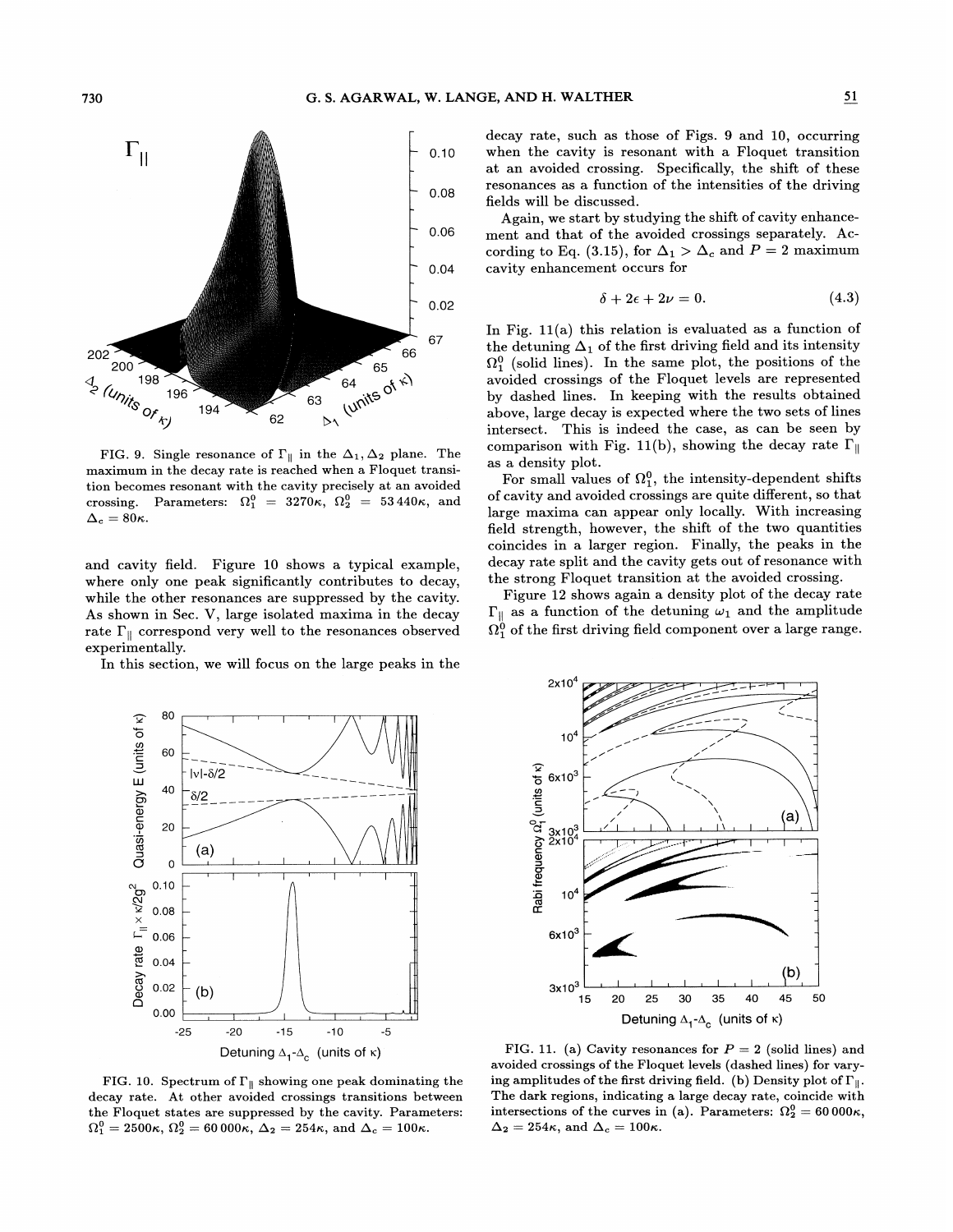

FIG. 12. Density plot of  $\Gamma_{\parallel}$  as a function of the detuning and the amplitude of the first driving field. As the field strength is increased, the maximum decay rate slowly shifts to the outer (lower order) resonances. This behavior corresponds exactly to the empirical condition (5.2) for the center of the experimentally observed lines if the factor  $f$  is chosen as 2.35. The resulting empirical curve is represented by small circles. Parameters:  $\Omega_2^0 = 20000\kappa$ ,  $\Delta_2 = 200\kappa$ , and  $\Delta_c = 80\kappa$ .

Generally, with increasing intensity, the strength of a given resonance in  $\Gamma_{\parallel}$  slowly diminishes. Simultaneously the contribution of the neighboring resonance, further away from the cavity frequency, increases, so that effectively the center of gravity of the peaks in the decay rate slowly shifts to larger detunings from the cavity-line. In the experiment always the largest resonance should be detected.

This agrees precisely with the observed behavior. Section V shows that the experimental peaks follow a certain curve, which is represented by small circles in Fig. 12. At small intensities, this curve coincides with the calculated intensity-dependent shift of the resonances. At larger field strengths, the curve interpolates very well the dominant peaks in  $\Gamma_{\parallel}$ .

Figure 13, on the other hand, shows the behavior of the decay rate when the amplitude  $\Omega_2^0$  of the second driving field with a fixed frequency is varied. In this situation a difFerent structure of the decay rate is found. As the intensity is increased, the system does not follow a certain resonance, but jumps to a neighboring avoided crossing closer to the cavity center, which corresponds to a larger number of photons involved in the transition. The higher-order resonances become increasingly narrow until they cannot be resolved any more. Therefore, the location of the corresponding maxima in Fig. 13 is marked by crosses. The solid line is the experimental curve presented in Sec. V. The agreement between the experimentally determined shifts of the resonances and the calculated behavior of  $\Gamma_{\parallel}$  confirms the central role of cavity-enhanced transitions among Floquet states in the system under study.

#### C. Effects of inhomogeneous broadening

Finally, we briefly discuss the effects of inhomogeneous broadening on the transition rates among Floquet states.



FIG. 13. Density plot of  $\Gamma_{\parallel}$  as a function of the detuning of the first driving field and the amplitude of the second (fixed frequency) field. As  $\Omega_2^0$  is increased, decay occurs at resonances of increasing order, closer to the cavity frequency. As the higher-order resonances are too narrow to be resolved, maxima in the decay rate are marked by crosses for clarity. The solid line shows the empirical result (5.2) for  $f = 1.9$ . Parameters:  $\Omega_1^0 = 3270\kappa$ ,  $\Delta_2 = 200\kappa$ , and  $\Delta_c = 80\kappa$ .

The problem is again solved numerically. In Rydberg atom experiments, the main source of inhomogeneous broadening are Stark shifts from electric stray fields. As a simpli6cation we assume that a given atom experiences a constant Stark shift during interaction with the cavity field. In this case the decay rate  $\Gamma_{\parallel}$  may be calculated for a fixed atomic frequency. Afterwards an average over a Gaussian distribution of frequencies is taken to obtain an estimate of the decay rate in the presence of inhomogeneous broadening.

In Fig. 14(a) the decay rate  $\Gamma_{\parallel}$  is shown as a function of the frequency shift of the atomic line. The decay rate is again represented as a density plot. With the exception of the two broad outer peaks, the position of the resonances changes little as the atomic frequency is varied. This is not surprising since the structure of the Floquet levels is governed by light shifts and only marginally depends on the energy separation of the unperturbed atomic states involved.

Weighting the results with a Gaussian of width  $w$ and integrating over the atomic frequency shift, we obtained the inhomogeneously broadened spectra compiled in Fig. 14(b). In this example there is only small broadening and practically no shift of the resonances, even if the inhomogeneous width w is as large as  $50<sup>\kappa</sup>$ . This explains why in the experiment narrow lines were observed in spite of the presence of substantial inhomogeneous broadening.

Figure 15 shows an example of a broadened atomic line leading to additional structure in the decay rate. This is the case when, due to inhomogeneous broadening, the transition frequencies for a subset of atoms are shifted such that condition (3.15) is fulfilled. As a consequence, strong decay occurs and a second maximum appears, which may become larger than the original peak in the absence of inhomogeneous broadening. In this way, broadening of the atomic line can offer the system a wider range of possibilities to undergo cavity-enhanced decay,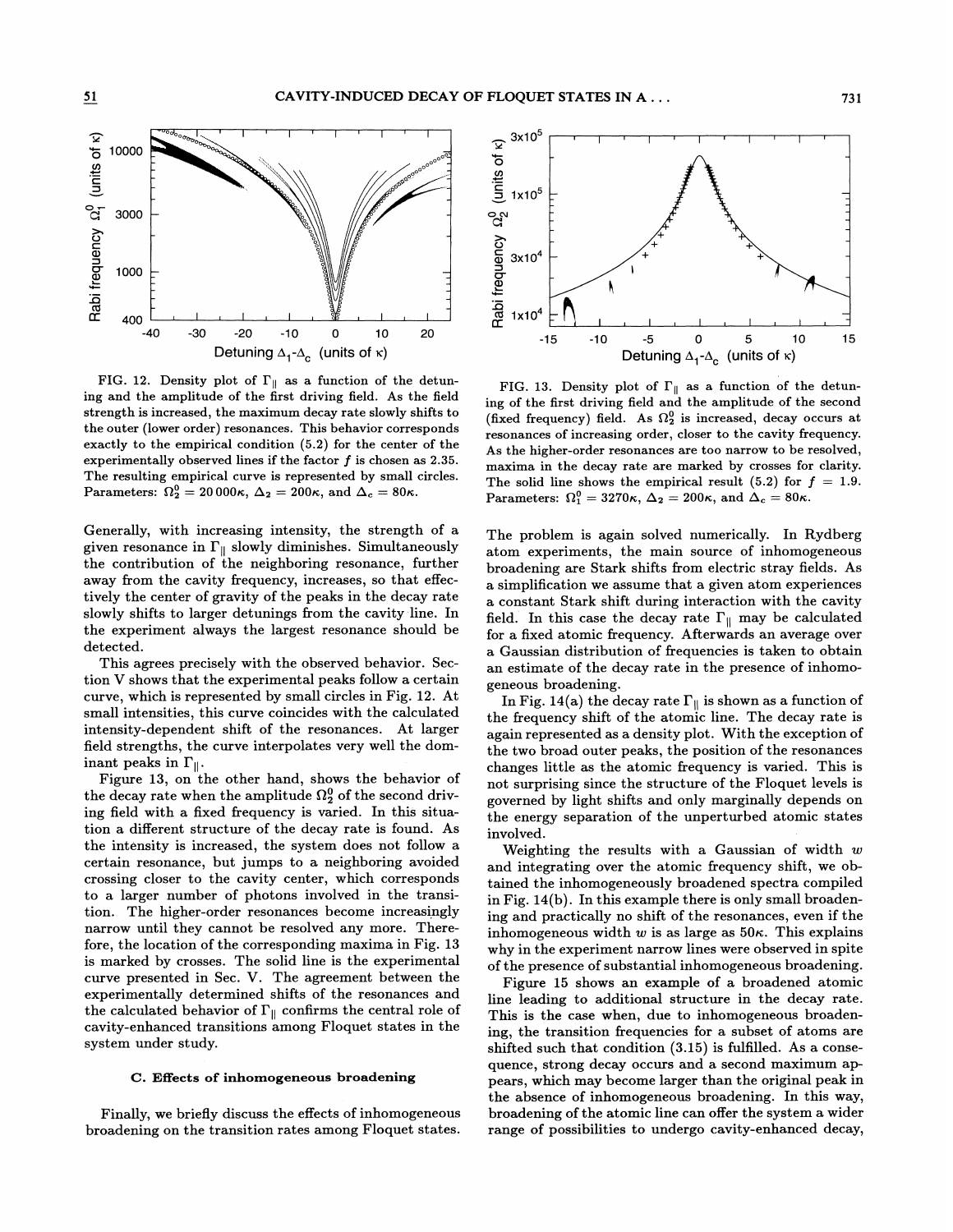

FIG. 14. (a) Density plot of  $\Gamma_{\parallel}$  as a function of the detuning  $\Delta_1$  of the first driving field and the shift  $\Delta\omega_0 = \langle \omega_0 \rangle - \omega_0$ from the average atomic frequency. (b) Spectra of  $\Gamma_{\parallel}$  for inhomogeneous broadening of width  $w = 10\kappa$  (dashed line),  $w = 30\kappa$  (solid line), and  $w = 50\kappa$  (dotted line). Parameters:  $\Omega_1^0 = 500\kappa$ ,  $\Omega_2^0 = 16000$ ,  $\Delta_2 = 200\kappa$ , and  $\Delta_c = 140\kappa$ .



FIG. 15. (a) Same as Fig. 14(a). (b) Spectra of  $\Gamma_{\parallel}$  for inhomogeneous broadening of width  $w = 10\kappa$  (dashed line).  $w = 27\kappa$  (solid line), and  $w = 50\kappa$  (dotted line). At  $\Delta_1 - \Delta_c = -6\kappa$  a second peak appears due to cavity enhancement for a subset of detuned atoms. Parameters:  $\Omega_1^0 = 400\kappa$ ,  $\Omega_2^0 = 14440, \Delta_2 = 250\kappa, \text{ and } \Delta_c = 100\kappa.$ 

thereby decreasing the separation between neighboring resonances in the spectra. It should be noted, however, that the inner resonances in Fig. 15 remain largely unaffected by broadening.

# V. COMPARISON WITH EXPERIMENTAL **OBSERVATIONS**

The numerical results of Sec. IV provide an interpretation of recent experiments with Rydberg atoms in a moderate- $Q$  cavity driven by a strong bichromatic field [16]. This section is devoted to a comparison between theory and experimental findings.

A schematic of the setup employed is shown in Fig. 16. The experiments are performed using a beam of <sup>85</sup>Rb atoms excited to the 53<sup>2</sup> $P_{3/2}$  Rydberg state. The atoms traverse a cylindrical microwave cavity along its axis. The TM<sub>020</sub> mode of the cavity is tuned close to resonance with the  $53^{2}P_{3/2} \rightarrow 53^{2}S_{1/2}$  transition ( $\omega_{0} = 2\pi \times 25.59003$  GHz) and driven by two separate microwave synthesizers whose frequency and output intensity may be controlled independently. The atom-field coupling q is  $2\pi \times 17$  kHz, the cavity damping  $\kappa$  is  $2\pi \times 6.7$ kHz. At a temperature of 4.2 K the thermal field in the  $TM<sub>020</sub>$  mode corresponds to a mean photon number  $\overline{n} = 2.9.$ 

The coupling of the bichromatically driven atoms to the vacuum field or the thermal field in the cavity leads to spontaneous decay as well as thermally induced transitions. In contrast to the optical domain, the emitted radiation cannot be observed directly, owing to the closed cavity geometry. The quantity monitored instead is the fraction  $P_2$  of atoms leaving the cavity in the lower state  $(53^2S_{1/2})$ . For adiabatic entry and exit, there is a simple connection between  $P_2$  and the decay rate  $\Gamma_{\parallel}$ :

$$
P_2 \sim \langle -|\rho|-\rangle \sim \left(1 - e^{-\Gamma_{\parallel}T_{\rm int}}\right),\tag{5.1}
$$



FIG. 16. Experimental setup. Atoms are prepared in the upper  $(53^2P_{3/2})$  level before entering the cavity. Inside the cavity the atoms interact with the strong bichromatic driving field as well as the thermally occupied cavity mode. Outside the cavity the population of the lower atomic level  $(53^2S_{1/2})$ is probed by state-selective field ionization.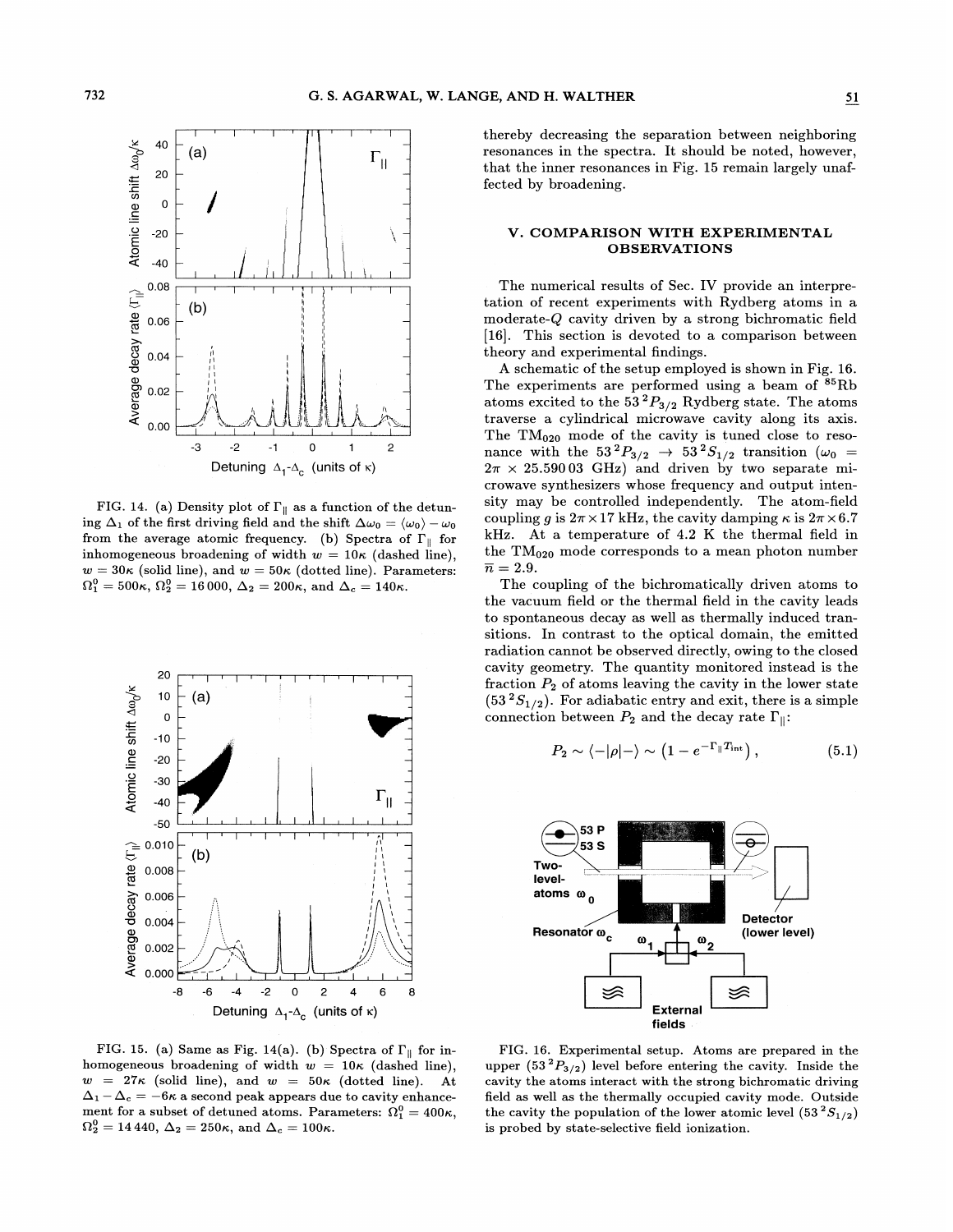where  $T_{\text{int}}$  is the interaction time of atoms and cavity mode and  $\ket{-}$  is the lower Floquet basis state as defined in Eq. (2.17). Spectral information on the atom-cavity system is obtained by recording the lower level occupation  $P_2$  as a function of the driving field frequencies. It is convenient to vary only the first driving field  $(\omega_1)$ , keeping all other parameters fixed.

Expression (5,1) shows that a substantial change in the lower level occupation can only occur if the rate  $\Gamma_{\parallel}$ exceeds the inverse transit time. This requirement is fulfilled by the strong resonances appearing when cavity enhancement coincides with a Floquet transition.

Another limitation is the finite experimental resolution. If the width of the resonances drops below the linewidth of the microwave source employed, detection is no longer possible. As the width of the peaks decreases with the number of photons involved in the transition (cf. Fig. 7), there is an upper boundary to the multiphoton order  $N$  that can be resolved experimentally. In Ref. [16] resonances up to  $N = 37$  could be observed (see Fig. 19).

According to these theoretical considerations, spectra should be dominated by a single pair of resonances when the frequency  $\omega_1$  is tuned across the cavity resonance. All other resonances are either suppressed by the cavity or too narrow to be resolved. This is precisely confirmed by the experimental results, a typical example being presented in Fig. 17(a). For comparison, Fig. 17(b) shows the corresponding theoretical calculation of  $P_2$  as a function of the detuning of the first driving field. Both curves are approximately symmetrical with respect to the cavity frequency.



FIG. 17. Resonances in the lower level occupation as a function of the frequency of the first driving field. (a) Experimental result. Parameters:  $\Omega_1^0 = 120 \text{ MHz}; \ \Omega_2 = 15$ MHz;  $\omega_2 - \omega_c = 2\pi \times 1018$  kHz;  $\omega_c - \omega_0 = 2\pi \times 681$  kHz. (b) Corresponding theoretical calculation. The best agreement with the experiment is obtained for  $\kappa \approx 2\pi \times 21$  kHz.

A striking property of the resonances in Fig. 17 is their line shape, characterized by steep edges and a Hat portion in the middle. The fact that the occupation of the atomic levels does not change in a finite range of driving field frequencies signifies that cavity-induced decay is strong enough to achieve thermalization of the Floquet population inside the cavity. It is important to note that it is the Floquet states that are pumped by the vacuum or the thermal field in the cavity. This leads to a significantly higher population in the lower *unperturbed* atomic level  $(P_2=68\%)$  than the thermal equilibrium value  $(P_2=57\%).$ 

The experimental peaks are wider than theoretically predicted because of inhomogeneous broadening, which has not been included in the calculations. Inhomogeneous broadening also washes out most of the substructure of the resonances discussed in Sec. IVA. However, even in the presence of inhomogeneous broadening, remarkable small linewidths are measured, in keeping with the numerical investigations of Sec. IVC. Figure 18 shows a pair of resonances only 1 kHz wide, which is narrower than the cavity linewidth and the inverse transit time of the atoms.

Interestingly, driving field parameters can be found, for which several pairs of resonances appear in the experimental spectra. An example is shown in Fig. 19. As indicated in the figure, the inner narrow resonances correspond to a much higher multiphoton order than the broad outer peaks. The decreasing width of the resonances towards the cavity frequency is in agreement with the theoretical prediction for the decay rate  $\Gamma_{\parallel}$  as can be seen from Fig. 7.

In Sec. IVB the dependence of the multiphoton resonances on the intensities of the driving fields was calculated. To experimentally test the numerical results,  $\omega_1$ spectra were recorded for diferent values of the strength of the field component at  $\omega_1$ . The frequency and strength of the second driving field were kept constant. Results for a single pair of resonances are compiled in Fig. 20. The splitting of the two peaks increases with the intensity of the first driving field. The position of the observed resonances obeys a simple empirical condition: An increase in the driving field amplitude  $E_1$  shifts the resonance



FIG. 18. Narrow resonances in the lower level occupation. The dashed line represents the cavity response function.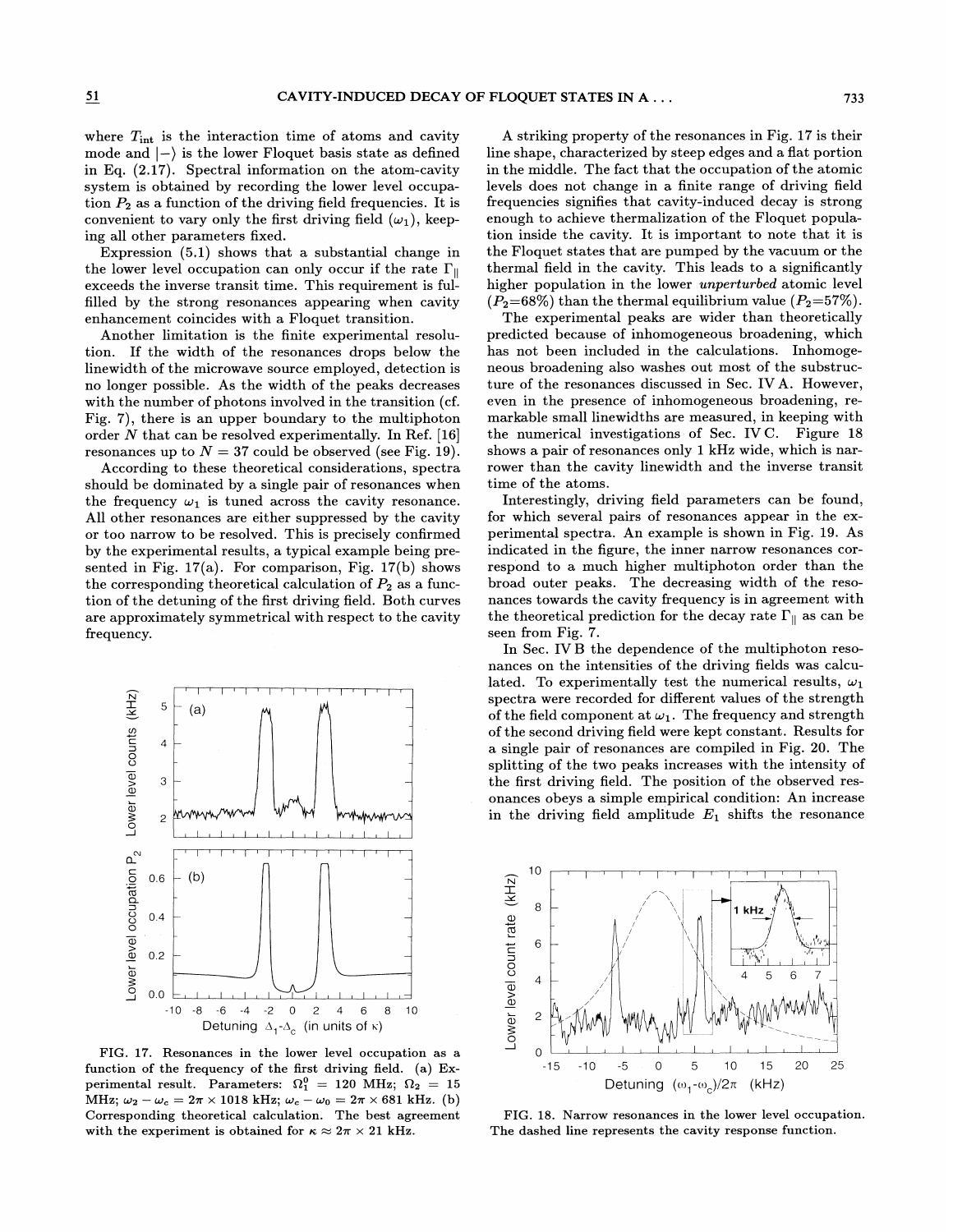

FIG. 19. Lower level count rate as a function of  $\omega_1$ . Several multiphoton resonances are observed. The order of the two most prominent pairs of resonances is indicated. The dashed line represents the cavity resonance. Parameters:  $\omega_2 - \omega_c = 2\pi \times 1300$  kHz and  $\omega_c - \omega_0 = 2\pi \times 937$  kHz.

frequency  $\omega_1^{\text{res}}$  in such a way that the intracavity Rabi frequency  $\Omega_1$ , defined in Eq. (2.8), stays constant.

The shift of the resonance frequencies in the  $\omega_1$  spectra is diferent, when the intensity of the field component at  $\omega_2$  is varied. According to Fig. 21, the splitting of the peaks decreases when the strength of the second driving field is increased. The shift observed in the experiment is descibed by an extension of the empirical condition above: Peaks in the decay rate appear when the intracavity Rabi frequencies  $\Omega_1$  and  $\Omega_2$  are equal up to a constant factor  $f$  of the order of unity. Using Eq.  $(2.8)$ , this can be written as



FIG. 20. Lower level count rate as a function of  $\omega_1$  for different intensities of the first driving field. Starting from the lowest trace, the field strength increases by a factor of 10, successively. Detunings  $\omega_2 - \omega_c = 2\pi \times 1700$  kHz and  $\omega_c - \omega_0 = 2\pi \times 680$  kHz.



FIG. 21. Lower level count rate as a function of  $\omega_1$  for different intensities of the second driving field. Starting from the lowest trace, the field strength increases by a factor of 2.5, successively. Detunings:  $\omega_2 - \omega_c = 2\pi \times 1700 \text{ kHz}$ ;  $\omega_c - \omega_0 = 2\pi \times 680$  kHz.

$$
\left|\frac{\Omega_1^0}{\kappa + i(\omega_c - \omega_1)}\right| = f \times \left|\frac{\Omega_2^0}{\kappa + i(\omega_c - \omega_2)}\right|.
$$
 (5.2)

Figures 12 and 13 demonstrate that condition (5.2) interpolates the numerically obtained maxima in the decay rate very well. In Fig. 12 the empirical condition, represented by small circles, follows a certain multiphoton resonance for a large range of input intensities of the first field before crossing over to a stronger neighboring resonance. In Fig. 13 the empirical condition (solid line) again quite accurately describes the position of maxima in the decay rate when the intensity of the second field is varied.

The quantitative agreement between the experimentally determined shifts of the resonances and the calculated behavior of  $\Gamma_{\parallel}$  confirms that the bichromatically driven system is best described by Floquet states interacting with the vacuum field of the cavity.

### VI. SUMMARY

In conclusion, we have provided a theoretical framework for studying the dynamics of Rydberg atoms in a bichromatic field in the bad cavity limit, where the cavity field adiabatically follows the atomic dynamics. From this we have derived an expression for the decay rate of the population inversion in the Floquet basis. Calculating the transition rates for a large range of parameters of the bichromatic field, we have obtained good agreement with the spectra observed experimentally. In particular, the sharp resonances found in the spectra have a natural interpretation in our model as cavity-induced decay of Floquet states. Furthermore, we have been able to explain how the structure of the resonances is modified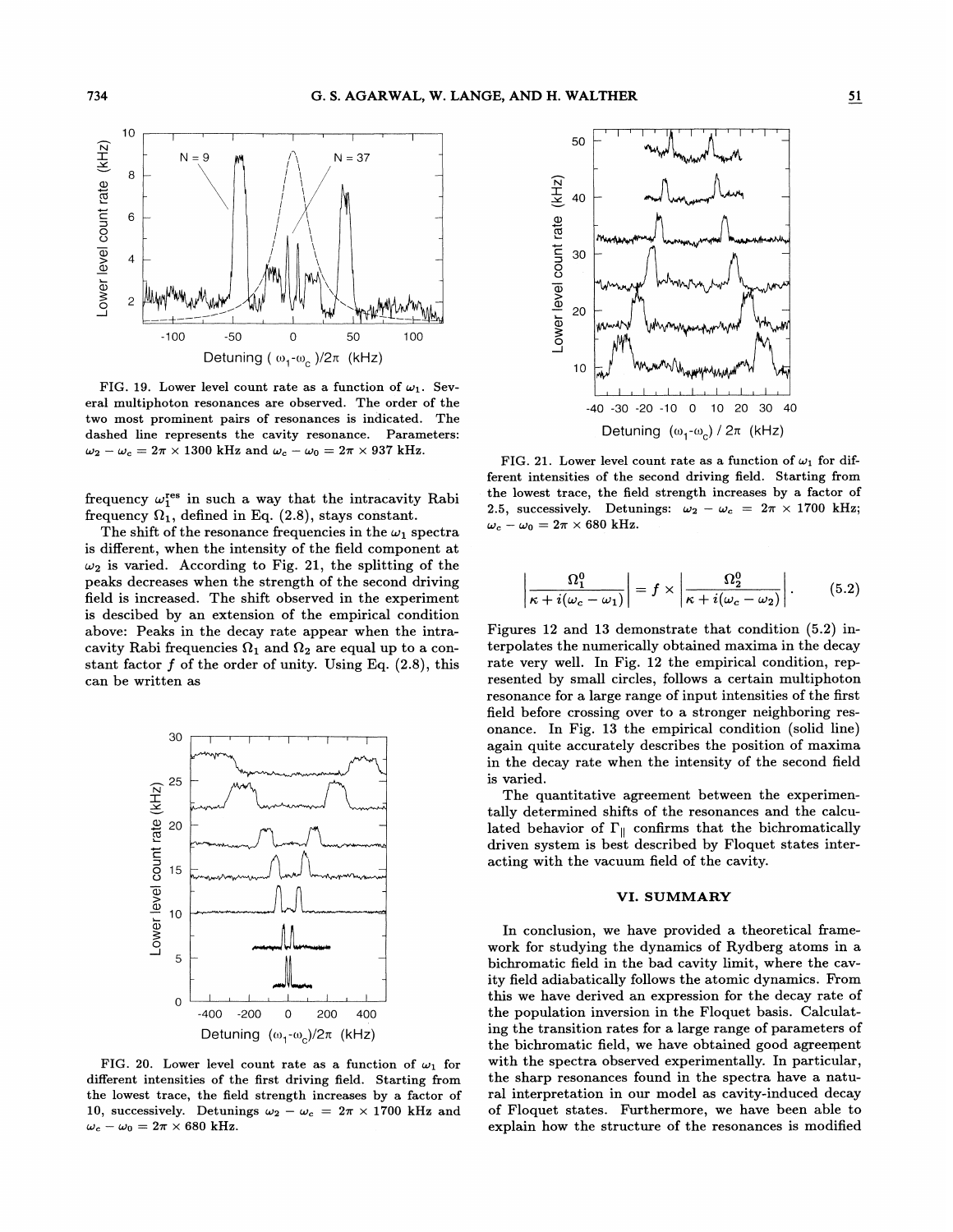by changes in the Rabi frequencies of the applied fields, confirming the empirical condition that resonances appear whenever the intracavity Rabi frequencies have a certain constant ratio of the order of unity. We have demonstrated that for a certain range of parameters the resonances in the transition rates may become extremely narrow, even in the presence of inhomogeneous broadening. Again, this is in agreement with experiments.

Finally, we should mention that we have not exhausted all the possibilities that can occur in cavity quantum elec-

- [1] B. R. Mollow, Phys. Rev. 188, 1969 (1969).
- [2] A. Bonch-Bruevich, T. Vartanyan, and N. A. Chigir, Zh. Eskp. Teor. Fiz. 77, 1899 (1979) [Sov. Phys. JETP 50, 901 (1979)].
- [3] S. Chakmamjian, K. Koch, and J. C. R. Stroud, J. Opt. Soc. Am. B 5, 2015 (1988).
- [4] F. Y. Wu, R. E. Grove, and S. Ezekiel, Phys. Rev. Lett. 35, 1426 (1975).
- [5] W. Hartig, W. Rasmussen, R. Schieder, and H. Walther, Z. Phys. A 278, 205 (1976).
- [6] Y. Zhu et al., Phys. Rev. A 41, 6574 (1990).
- [7] G. S. Agarwal, Y. Zhu, D. J. Gauthier, and T. W. Mossberg, J. Opt. Soc. Am. B 8, 1163 (1991).
- [8] E. M. Purcell, Phys. Rev. 69, 681 (1946).
- [9] D. J. Heinzen, J.J. Childs, J. E. Thomas, and M. S. Feld, Phys. Rev. Lett. 58, 1320 (1987).
- [10] P. Goy, J. M. Raimond, M. Gross, and S. Haroche, Phys. Rev. Lett. 50, 1903 (1983).
- [11] R. G. Hulet, E. S. Hilfer, and D. Kleppner, Phys. Rev. Lett. 55, 2137 (1985).
- [12] W. Jhe et al., Phys. Rev. Lett. 58, 666 (1987).

trodynamics in the presence of bichromatic driving fields. Dynamic effects in high- $Q$  cavities such as the oscillatory exchange of energy between atom and cavity field as well as cooperative effects can only be addressed in the future.

Note added. While this work was being completed, P. Lambropoulos and M. Elk [23] had also examined the response of a two-level system driven by a strong bichromatic Geld in a cavity. They developed a numerical method to treat the interaction between the cavity-field and the atom without the Born approximation.

- [13] M. Lewenstein, T. W. Mossberg, and R. J. Glauber, Phys. Rev. Lett. 59, 775 (1987).
- [14] W. Lange and H. Walther, Phys. Rev. A 48, 4551 (1993).
- [15] Q. Wu, D. J. Gauthier, and T. W. Mossberg, Phys. Rev. A 49, R1519 (1994).
- [16] W. Lange, H. Walther, and G. S. Agarwal, Phys. Rev. A 50, R3595 (1994).
- [17] G. Floquet, Ann. I'Ecole Norm. Sup. 12, 47 (1883).
- [18] F. H. M. Faisal, Theory of Multiphoton Processes, Physics of Atoms and Molecules (Plenum, New York, 1987), Chap. 10.
- [19] D. R. Dion and J. O. Hirschfelder, in Advances in Chemical Physics, edited by I. Prigogine and S. A. Rice (Wiley, New York, 1976), Vol. XXXV, pp. 265—350.
- [20] M. Allegrini, E. Arimondo, and A. Bambini, Phys. Rev. A 15, 718 (1977).
- [21] G. S. Agarwal, W. Lange, and H. Walther, Phys. Rev. A 48, 4555 (1993).
- [22] J. H. Shirley, Phys. Rev. 138, B 979 (1965).
- [23] M. Elk and P. Lambropoulos, Phys. Rev. A 50, 1490 (1994).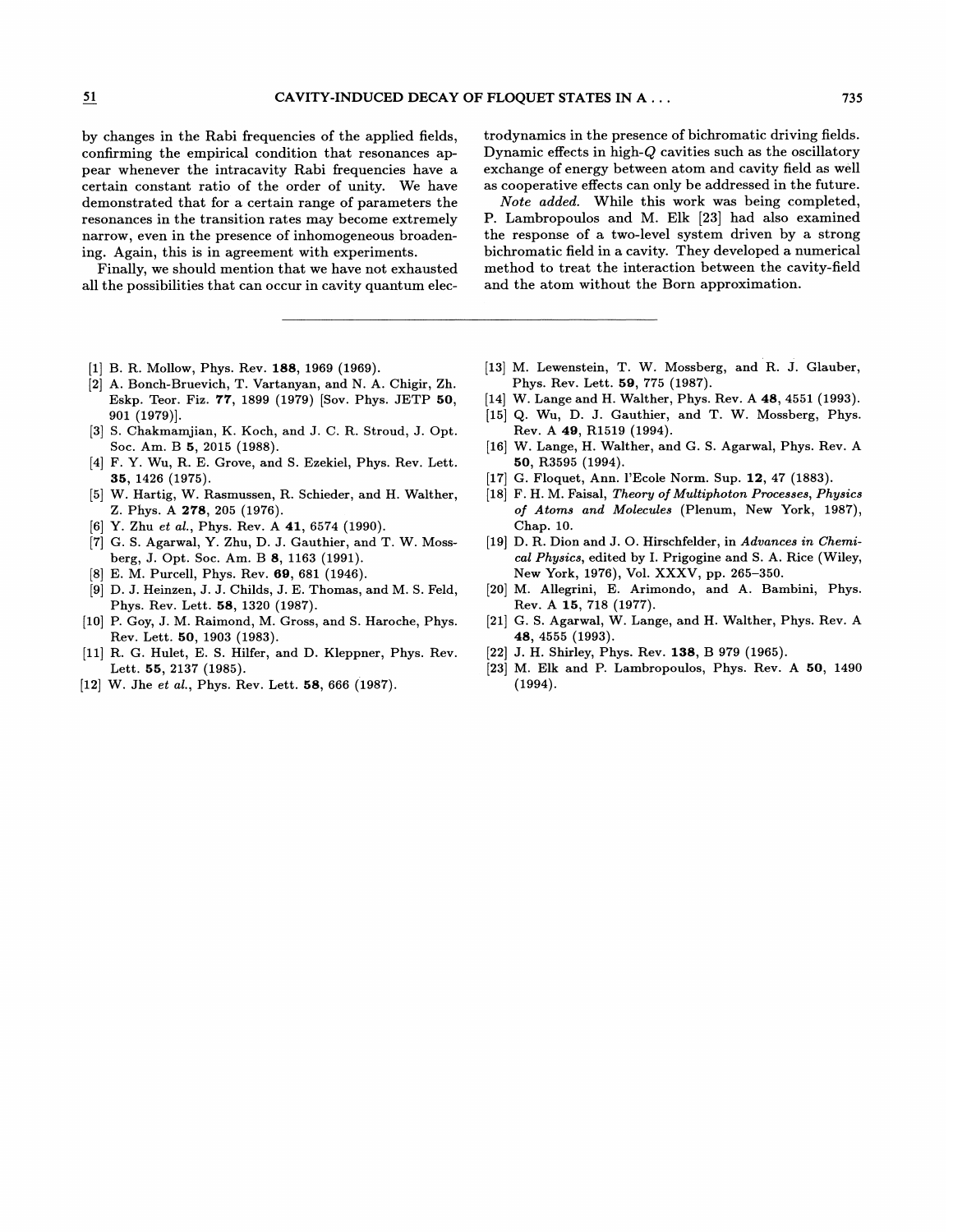

FIG. 1. Scheme of the unperturbed atomic states and the frequencies characterizing the system. The theoretical analysis uses the frame rotating at the average driving frequency  $\omega_l$ . Experimental spectra are taken by scanning  $\omega_1$  across the cavity frequency  $\omega_c$  (shaded region) while keeping  $\omega_2$  fixed.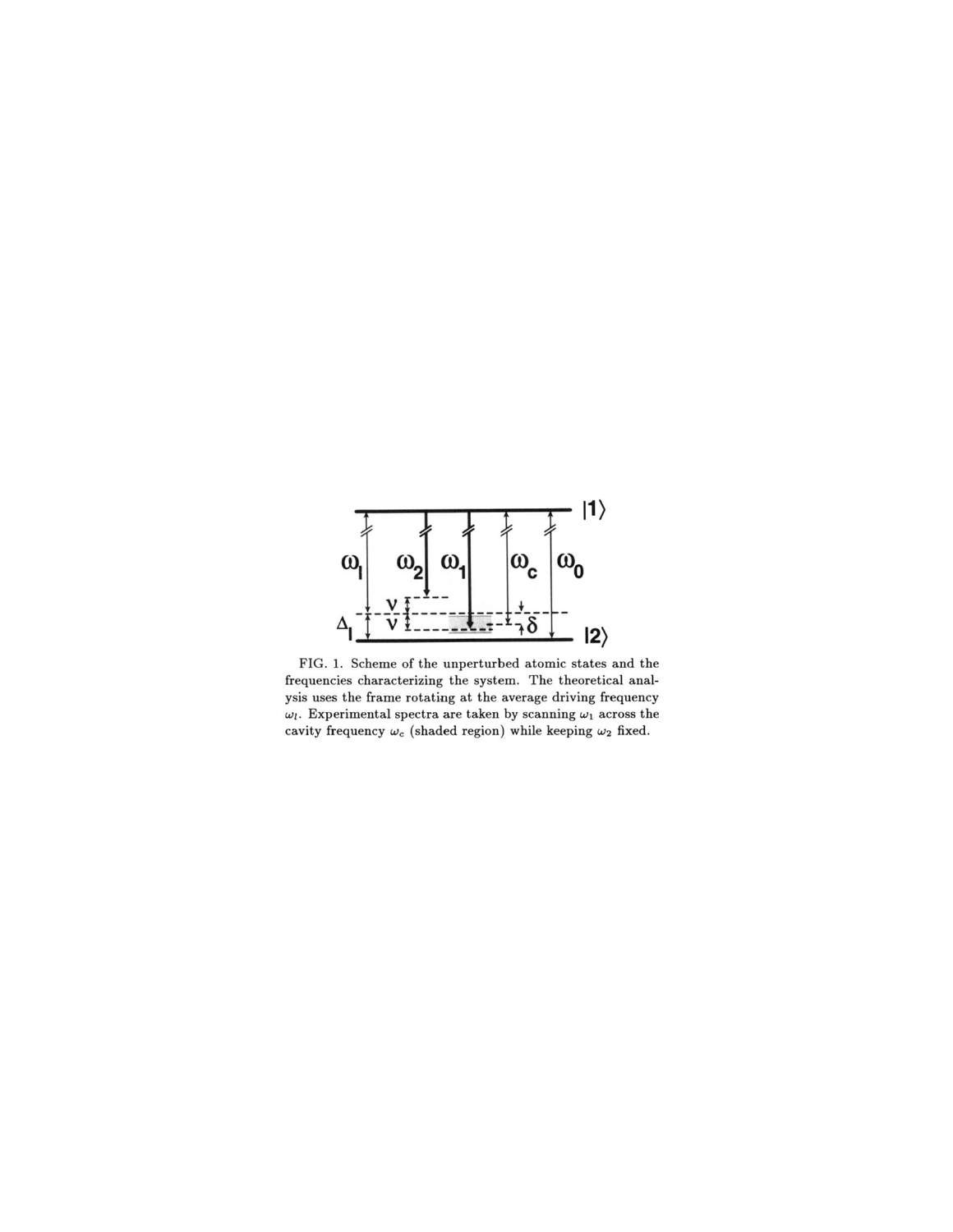

FIG. 15. (a) Same as Fig. 14(a). (b) Spectra of  $\Gamma_{\parallel}$  for inhomogeneous broadening of width  $w = 10\kappa$  (dashed line),  $w = 27\kappa$  (solid line), and  $w = 50\kappa$  (dotted line). At  $\Delta_1 - \Delta_c = -6\kappa$  a second peak appears due to cavity enhancement for a subset of detuned atoms. Parameters:  $\Omega_1^0 = 400\kappa,$  $\Omega_2^0=14\,440,\,\Delta_2=250\kappa,$  and  $\Delta_c=100\kappa.$